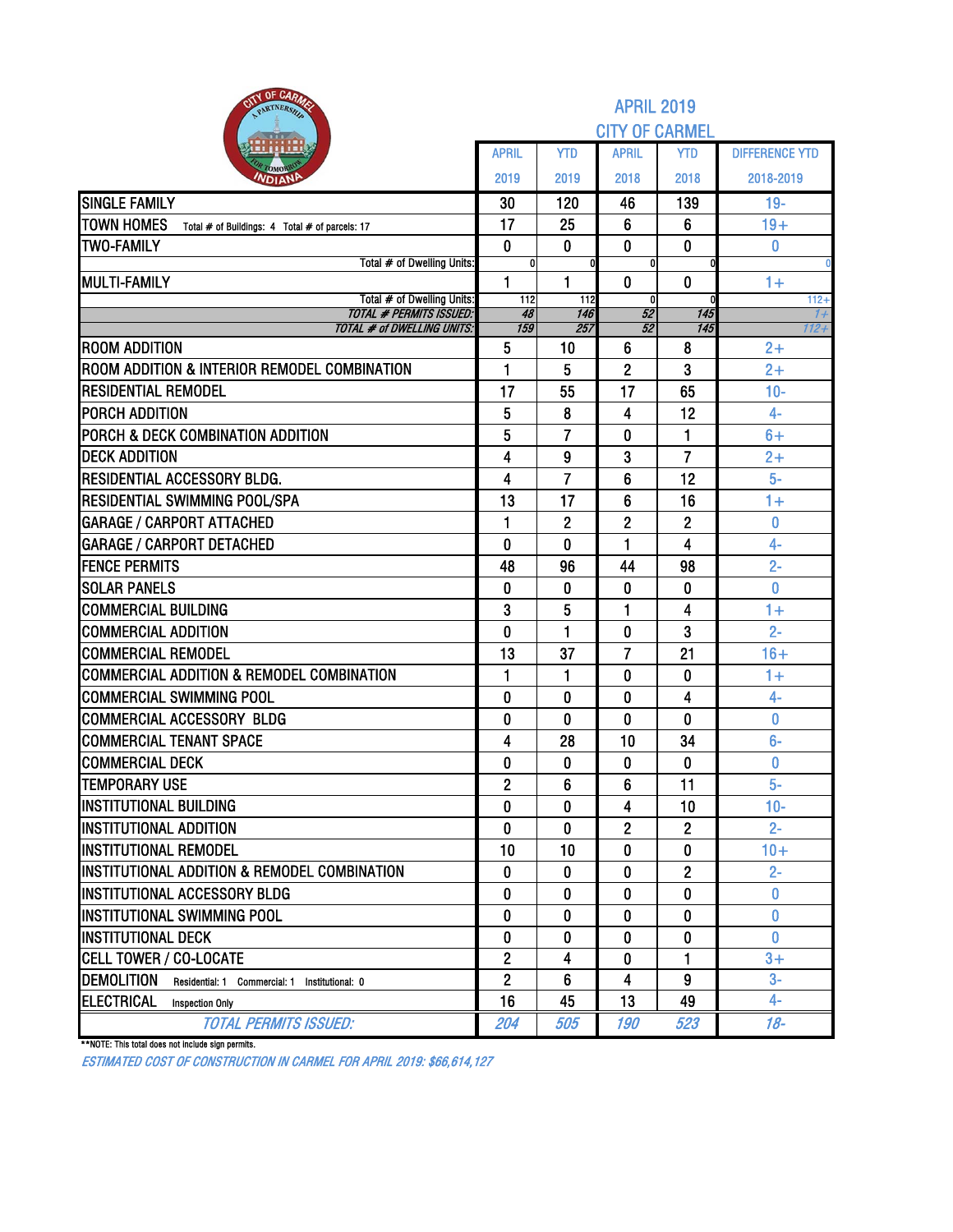

# D.O.C.S. BUILDING PERMIT ACTIVITY APRIL 2019

COMMERCIAL, INSTITUTIONAL, & MULTI-FAMILY - NEW STRUCTURES, ACCESSORY BUILDINGS, ADDITIONS, TENANT FINISHES,REMODELS, POOLS, DECKS (Institutional includes churches, schools & public libraries)

| <b>Type of Construction</b>                                                                                            | <b>Total Permits Issued</b> |
|------------------------------------------------------------------------------------------------------------------------|-----------------------------|
| <b>PERMITS ISSUED</b>                                                                                                  |                             |
| <b>COMMERCIAL NEW STRUCTURE:</b>                                                                                       |                             |
| • Freddy's Frozen Custard, 9703 Michigan Rd.<br>• Holland Playfair Commercial Shell, 880 Monon Green Blvd.             |                             |
| • ZXV Investments, 12760 Meeting House Rd.                                                                             |                             |
|                                                                                                                        |                             |
| • Carmel Clay Public Library West Branch, 12770 Horseferry Rd.                                                         |                             |
|                                                                                                                        |                             |
| • Holland Playfair Building (112 Units), 880 Monon Green Blvd.                                                         |                             |
| • St. Vincent, 10330 N. Meridian St.                                                                                   |                             |
| • Windsor Retreat Unit Conversion, 1683 Old Mission Cove                                                               |                             |
| • Windsor Retreat Unit Conversion, 1669 Lodgetree Cove                                                                 |                             |
| • Village Pantry, 10655 N. Michigan Rd.                                                                                |                             |
| • Midwest ISO, 720 City Center Dr.                                                                                     |                             |
| • Performance Services, 4670 Haven Point Blvd.<br>• Keybank, 501 E. Carmel Dr.                                         |                             |
| · Burnside Express Collision, 4810 Northwestern Dr.                                                                    |                             |
| • Naturely CBD Oil Store, 11036 N. Michigan Rd. #110                                                                   |                             |
| $\bullet$ Hartford Group, 501 Pennsylvania Parkway $3^d$ Floor                                                         |                             |
| • Riverview Health Park, 14535 Hazel Dell Pkwy.                                                                        |                             |
| • Market District Office Remodel, 11505 Illinois St.                                                                   |                             |
| • ADA Restrooms, 13686 N. Meridian St.                                                                                 |                             |
| • Windsor Retreat Unit Conversion, 1600 Wind Castle Trail<br>• Windsor Retreat Unit Conversion, 1341 Wind Castle Trail |                             |
| • Windsor Retreat Unit Conversion, 1642 Wind Castle Trail                                                              |                             |
| • Guggenheim Partners, 301 Pennsylvania Parkway #100                                                                   |                             |
| <b>INSTITUTIONAL REMODEL:</b>                                                                                          | 10                          |
| • Orchard Park Elementary School, 10404 Orchard Park S Dr                                                              |                             |
| • Prairie Trace Elementary School, 14200 River Rd                                                                      |                             |
| • Carmel Elementary School, 2014 <sup>th</sup> Ave SE                                                                  |                             |
| • Forest Dale Elementary School, 10721 Lakeshore Dr W<br>• Mohawk Trails Elementary School, $4242 E. 126th St$         |                             |
| • Cherry Tree Elementary School, 13989 Hazel Dell Pkwy                                                                 |                             |
| • West Clay Elementary School, 3495 W. 126 <sup>th</sup> St                                                            |                             |
| • College Wood Elementary School, 12415 Shelborne Rd                                                                   |                             |
| • Towne Meadow Elementary School, 10850 Towne Rd                                                                       |                             |
| • Smoky Row Elementary School, 900 W. 136 <sup>th</sup> St                                                             |                             |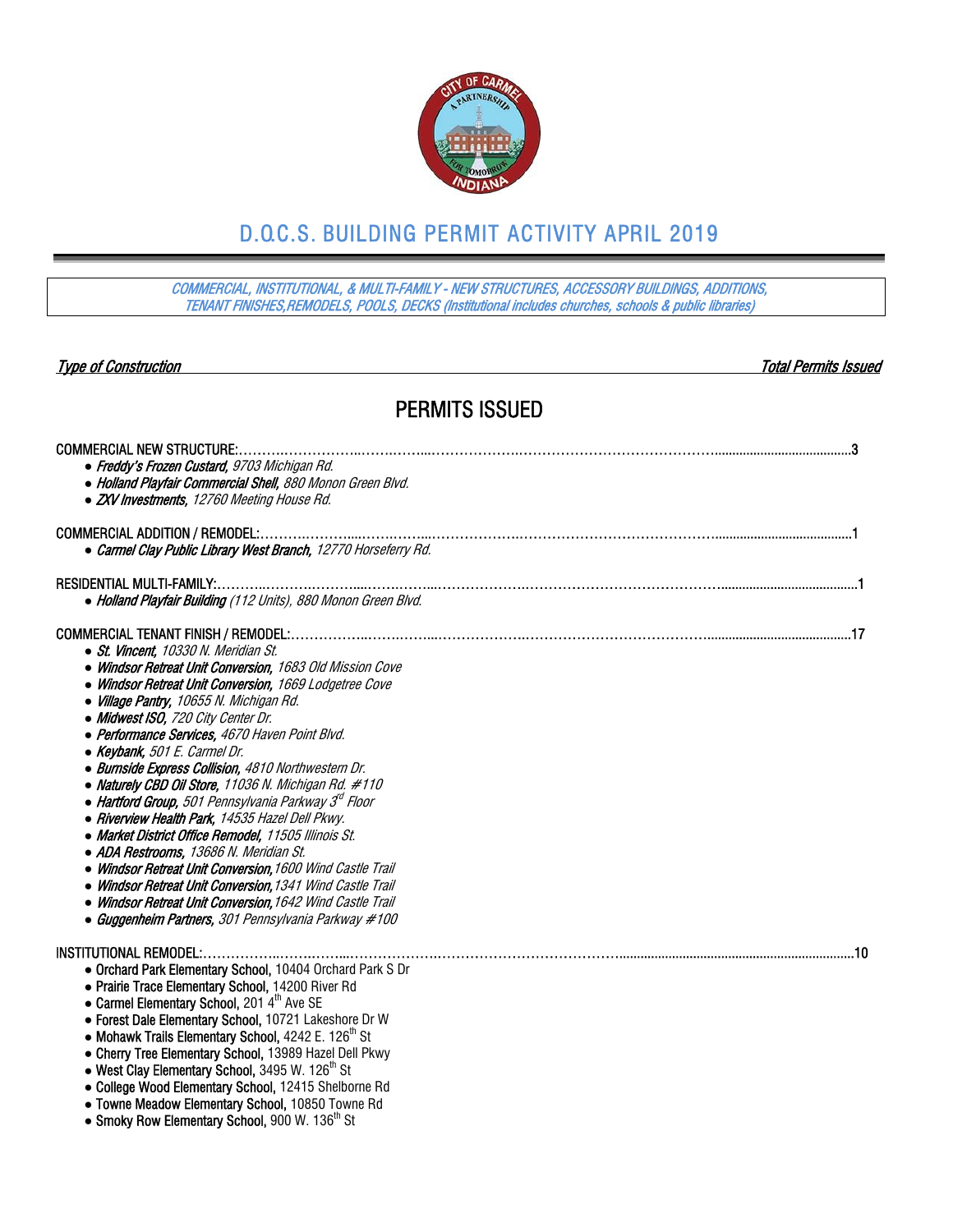# COMMERCIAL CERTIFICATES OF OCCUPANCY ISSUED

| <b>COMMERCIAL NEW STRUCTURE:</b>                                |
|-----------------------------------------------------------------|
| • Legacy Retail Building A, 7245 E. 146 <sup>th</sup> St.       |
| • Legacy Retail Building B, 7245 E. 146 <sup>th</sup> St.       |
| • Legacy Retail Building C, 7245 E. 146 <sup>th</sup> St.       |
| <b>COMMERCIAL ADDITION:</b>                                     |
| • Crooked Stick Golf Course Clubhouse, 1964 Burning Tree Ln.    |
|                                                                 |
| <b>COMMERCIAL TENANT FINISH / REMODEL:</b>                      |
| • Windsor Retreat Unit Conversion, 1669 Lodgetree Cove          |
| • Windsor Retreat Unit Conversion. 1683 Old Mission Cove        |
| · Burnside Express Collision, 4810 Northwestern Dr.             |
| • St. Vincent. 10330 N. Meridian St.                            |
| • VFCW, 3091 E. 98 <sup>th</sup> St. #150                       |
| • USI Expansion, 11611 N. Meridian St. #230                     |
| • Providence Amenity Center, 300 Providence Blvd.               |
| • IU Health Rehab Services, 2476 E. 116 <sup>th</sup> St.       |
| • Circle K, 10598 N. College Ave.                               |
| • Health Venture Management, 10300 N. Illinois St.              |
| $\bullet$ Penske Automotive Group, 4146 E. 96 <sup>th</sup> St. |
| $\bullet$ IIA of Indiana. 11611 N. Meridian St. #250            |
| • CNO Financial Group, 560 N. College Ave. 1st Floor            |
| • Round Room, 801 Congressional Blvd. #300                      |
| • State Auto Indianapolis, 12900 N. Meridian St. #200           |
| • Sol Hot Yoga, 7245 E. 146 <sup>th</sup> St. #130              |
| • Fork $+$ Alehouse, 350 Veterans Way $\#150$                   |
| • CRC Community Studio, 580 Veterans Way #100                   |
| • Pandora Jewelers, 14300 Clay Terrace Blvd. #130               |

# D.O.C.S. BUILDING & SIGN ACTIVITY APRIL 2019

|                                        | <b>APRIL 2019</b> | <b>APRIL 2018</b> |
|----------------------------------------|-------------------|-------------------|
| TOTAL BUILDING PERMITS ISSUED:         | 204               | 190               |
| <b>TOTAL FENCE PERMITS ISSUED:</b>     | 48                | 44                |
| <b>TOTAL SIGN PERMITS:</b>             | 31                | 43                |
| <b>TOTAL PUBLIC EVENT BANNERS:</b>     | 4                 | 11                |
| <b>BUILDING INSPECTIONS PERFORMED:</b> | 641               | 526               |
| <b>BUILDING PLAN REVIEWS:</b>          | 168               | 159               |
| PUBLIC REQUEST FOR INFORMATION (RFI):  | 58                | 56                |

## D.O.C.S. NEWS AND NOTES APRIL 2019

*●* Varu Musunuri attended the American Planning Association national conference April 12-15 in San Francisco, CA.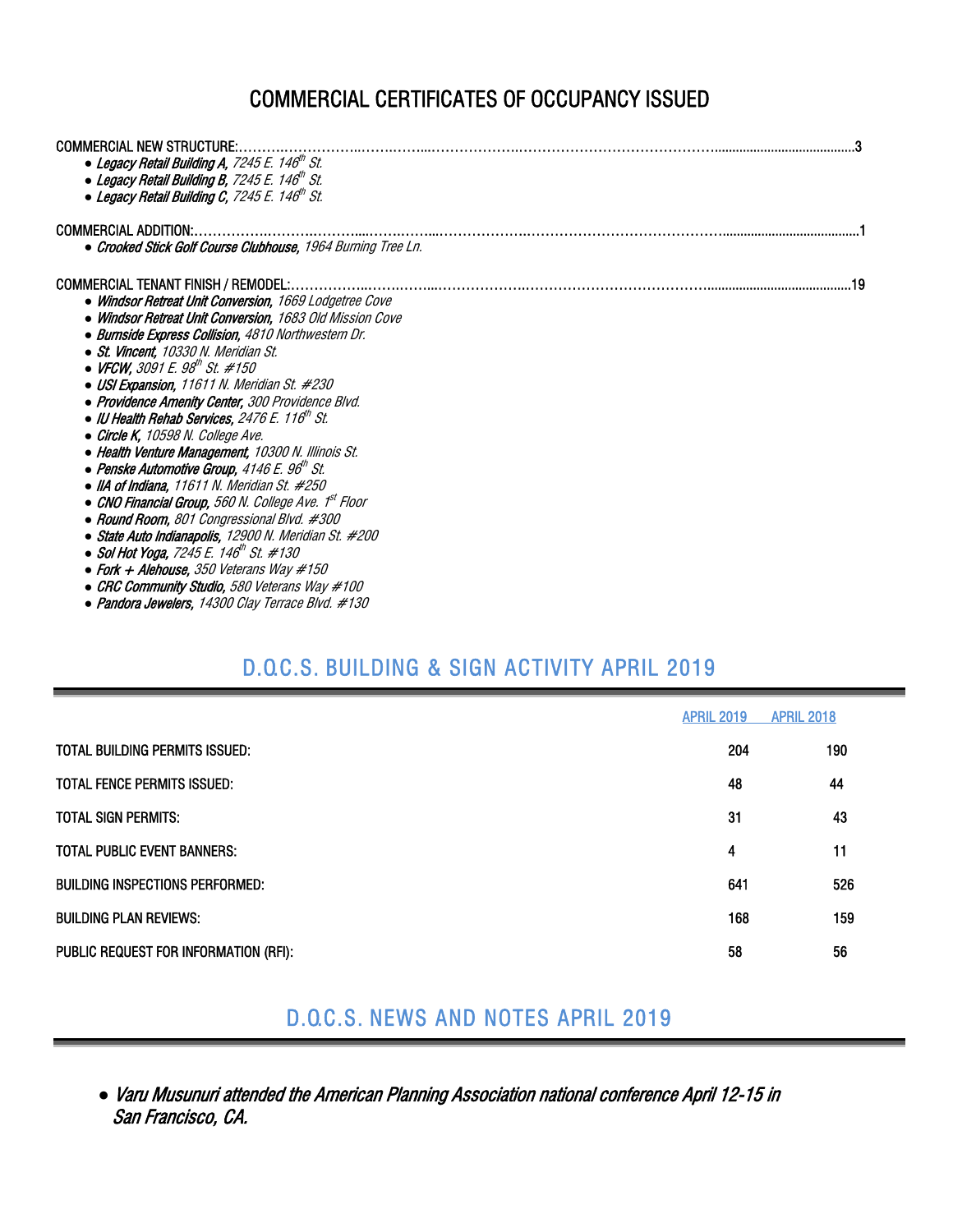# D.O.C.S. CODE ENFORCEMENT ACTIVITY APRIL 2019

#### CODE ENFORCEMENT TASK REPORT SUMMARY FOR APRIL 2019 COMPLAINTS RECEIVED TOTAL: INSPECTION STATISTICS TOTAL: EMAIL 3 NEW CASES 50 "MY CARMEL" APP 13 INITIAL INSPECTIONS 34 PHONE 3 ABATEMENT 3 3 REFERRAL 18 18 CONTROL CONTROL OF THE INITIAL VIOLATION NOTICE And ISLAMIC METAL ISLAMIC METAL OF THE ISLAMIC METAL OF THE ISLAMIC METAL OF THE ISLAMIC METAL OF THE ISLAMIC METAL OF THE ISLAMIC METAL OF THE ISLAMIC METAL O STAFF 24 RE-INSPECTIONS 113 CLOSED CASES INSPECTIONS BY AREA<br>
IS TOTAL:<br>
IS TO THE MEW CASES<br>
IS TO THE MEW CASES<br>
IS TO THE MEW CASES<br>
IS TO THE MEW CASES<br>
IS TO THE MEW CASES<br>
IS TOTAL: NEW CASES 60 13 19 18 18 19 18 INITIAL INSPECTIONS 0 24 12 11 11 11 34 RE-INSPECTIONS 8 46 59 113 CLOSED CASES 5 16 13 34

CODE ENFORCEMENT MONTHLY REPORT FOR APRIL 2019

| <b>TYPE OF COMPLAINT/VIOLATION</b> | <b>NEW CASES</b> | <b>TYPE OF COMPLAINT/VIOLATION</b> | <b>NEW CASES</b> |
|------------------------------------|------------------|------------------------------------|------------------|
| BUILDING CODE VIOLATIONS           | 3                | PROPERTY MAINTENANCE               | 9                |
| <b>COMMERCIAL VEHICLE</b>          | 0                | RECREATIONAL VEHICLE               |                  |
| <b>DUMPSTER</b>                    | 2                | RIGHT-OF-WAY OBSTRUCTION           | 0                |
| <b>FARM ANIMALS</b>                | 0                | SIDEWALK                           |                  |
| <b>FENCE VIOLATION</b>             |                  | <b>SIGNS</b>                       | 99               |
| <b>GRASS OR WEEDS</b>              |                  | TRASH/DEBRIS                       | 10               |
| <b>HOME OCCUPATION</b>             | 0                | UNSAFE BUILDING                    | 2                |
| NOISE REGULATIONS                  | 0                | <b>JUNK VEHICLE</b>                |                  |
| OPEN AND ABANDONED                 | 0                | ZONING USE VIOLATIONS              | 0                |
| OUTDOOR STORAGE                    | 2                | SNOW AND ICE REMOVAL               |                  |
| PARKING IN LAWN/GREENBELT          |                  | <b>OTHER</b>                       | h                |
|                                    |                  | TOTAL                              | 147              |

FORECLOSURE MONITORING SUMMARY FOR APRIL 2019

| COMPLAINTS RECEIVED      | <b>TOTAL:</b> |
|--------------------------|---------------|
| NEW CASES                | 5             |
| INITIAL INSPECTIONS      | N             |
| ABATEMENT                | O             |
| INITIAL VIOLATION NOTICE | O             |
| RE-INSPECTIONS           | 30            |
| CLOSED CASES             | 8             |

| <b>FORECLOSURE STATISTICS</b> | WEST | <b>CENTRAL</b> | <b>EAST</b> | TOTAL: |
|-------------------------------|------|----------------|-------------|--------|
| NEW CASES                     |      |                |             | b      |
| INITIAL INSPECTIONS           |      |                |             |        |
| RE-INSPECTIONS                |      | 15             | 13          | 30     |
| CLOSED CASES                  | h    |                |             |        |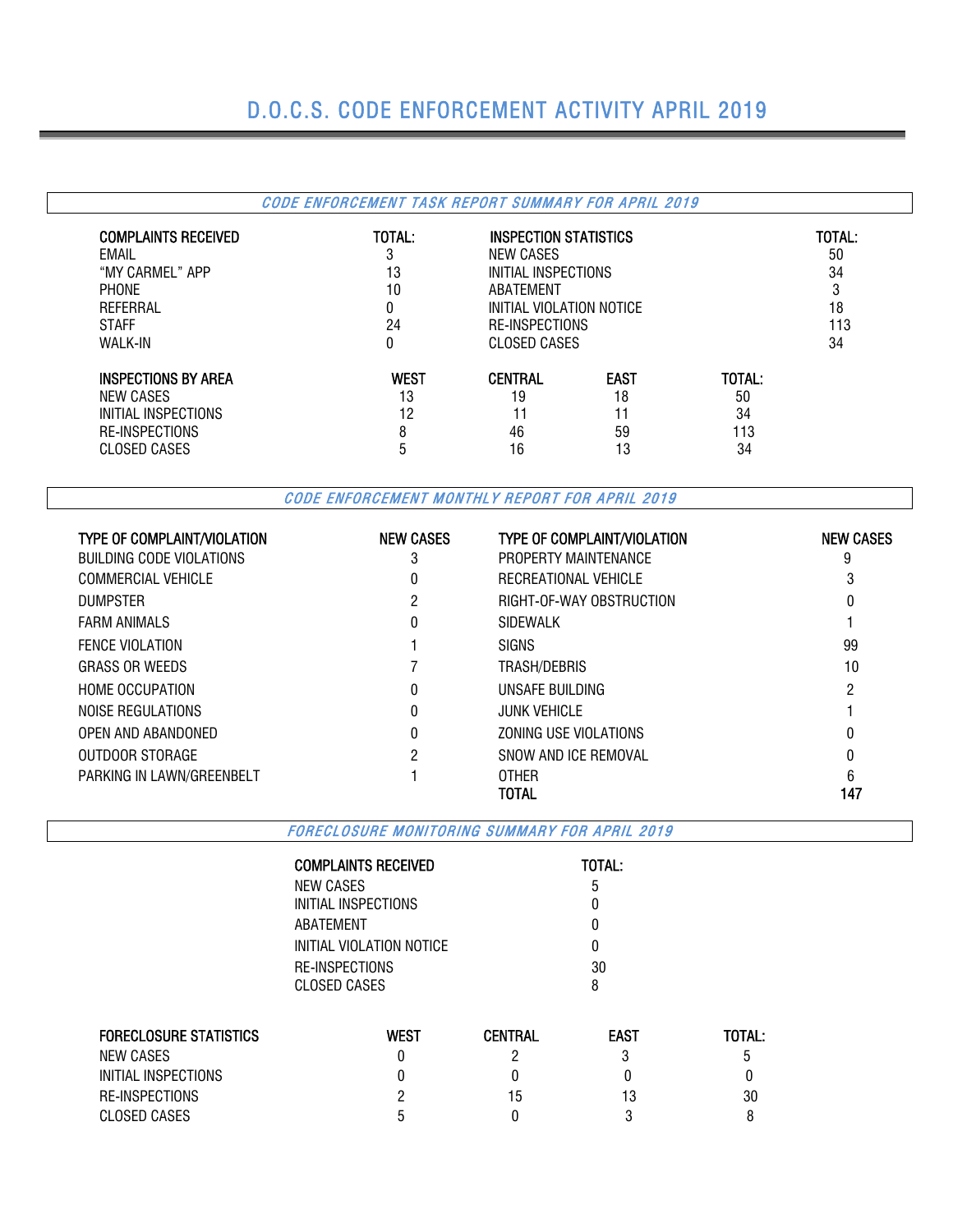### DEPARTMENT OF COMMUNITY SERVICES INCOME REPORT APRIL 1-30, 2019



| <b>TRANSACTION TYPE:</b>                                                     | <b>TRANSACTIONS:</b> | <b>AMOUNT:</b>       |
|------------------------------------------------------------------------------|----------------------|----------------------|
| BUILDING PERMITS: [Includes the fee for full Certificate of Occupancy (C/O)] | 142                  | \$<br>336,276.35     |
| <b>DEMOLITION PERMITS:</b>                                                   | 3                    | \$<br>635.00         |
| <b>LATE FEES:</b>                                                            | 4                    | \$<br>4,338.00       |
| RE-INSPECTION, ADDITIONAL INSPECTION, AND/OR TEMPORARY C/O:                  | 35                   | \$<br>5,302.00       |
| PLAN AMENDMENT: (Commercial / Institutional)                                 | 1                    | \$<br>353.00         |
| PLAN AMENDMENT: (Residential)                                                | $\overline{c}$       | \$<br>360.00         |
| <b>SPECIAL EVENT PERMITS:</b>                                                | $\mathbf{1}$         | \$<br>176.00         |
| TEMPORARY USE PERMITS/EXTENSIONS:                                            | 0                    | \$                   |
| <b>APPEALS:</b>                                                              | 0                    | \$<br>۰              |
| <b>DUPLICATE PLACARDS:</b>                                                   | $\mathbf{0}$         | \$                   |
| <b>FENCE PERMITS:</b>                                                        | 32                   | \$<br>1,707.00       |
| FENCE LIABILITY WAIVER: (Paid to Hamilton County)                            | 30                   | \$<br>840.00         |
| <b>ABATEMENT:</b>                                                            | 0                    | \$                   |
| ADLS:                                                                        | 0                    | \$                   |
| <b>ADLS AMENDMENT:</b>                                                       | 0                    | \$<br>$\blacksquare$ |
| <b>COMMITMENT AMENDMENT:</b>                                                 | 0                    | \$                   |
| <b>DEVELOPMENT PLAN:</b>                                                     | $\mathbf{1}$         | \$<br>2,060.92       |
| DEVELOPMENT PLAN AMENDMENT:                                                  | 0                    | \$                   |
| <b>HPR REVIEW:</b>                                                           | $\bf{0}$             | \$                   |
| <b>ORDINANCE AMENDMENT:</b>                                                  | 0                    | \$<br>۰              |
| <b>PLAT VACATE:</b>                                                          | 0                    | \$                   |
| <b>PRIMARY PLAT:</b>                                                         | 0                    | \$                   |
| PRIMARY PLAT AMENDMENT:                                                      | 0                    | \$                   |
| <b>PUD ORDINANCES:</b>                                                       | 0                    | \$                   |
| <b>REZONE:</b>                                                               | 0                    | \$                   |
| <b>ADDITIONAL WAIVER:</b>                                                    | 0                    | \$                   |
| <b>SDR SITE PLAN REVIEW:</b>                                                 | 3                    | \$<br>525.00         |
| <b>SECONDARY PLAT/REPLAT:</b>                                                | 1                    | \$<br>1,243.00       |
| <b>SUBDIVISION WAIVER:</b>                                                   | 1                    | \$<br>1,099.00       |
| MISC. ZONING WAIVER:                                                         | 0                    | \$                   |
| TAC ONLY:                                                                    | 0                    | \$                   |
| <b>DEVELOPMENT STANDARDS VARIANCE:</b>                                       | 0                    | \$                   |
| <b>HEARING OFFICER REVIEW:</b>                                               | $\overline{2}$       | \$<br>465.00         |
| SPECIAL EXCEPTION VARIANCE:                                                  | 0                    | \$                   |
| SPECIAL USES: (Includes Special Use Amendments)                              | 0                    | \$                   |
| <b>USE VARIANCE:</b>                                                         | $\pmb{0}$            | \$                   |
| <b>SIGN PERMITS:</b>                                                         | 18                   | \$<br>6,325.35       |
| <b>ZONING DETAILS/LETTER:</b>                                                | $\pmb{0}$            | \$                   |
| PARK & RECREATION IMPACT FEE (PRIF):                                         | 45                   | \$<br>124,292.00     |
| <b>TOTALS:</b>                                                               |                      |                      |
| <b>GENERAL FUND #101:</b>                                                    |                      | \$<br>361,705.62     |
| PRIF ACCOUNT # 106:                                                          |                      | \$<br>124,292.00     |
| <b>UTILITY FEES:</b> (Sewer/Water permits)                                   |                      | \$<br>199,403.00     |
| <b>TOTAL DEPOSIT:</b>                                                        |                      | \$<br>685,400.62     |
| Last Month's General Fund Deposit:                                           |                      | \$<br>124,649.83     |
| Last Month's Total Deposit:                                                  |                      | \$<br>360,517.83     |
|                                                                              |                      |                      |

NOTE: Receipts were deposited for 22 business days this month.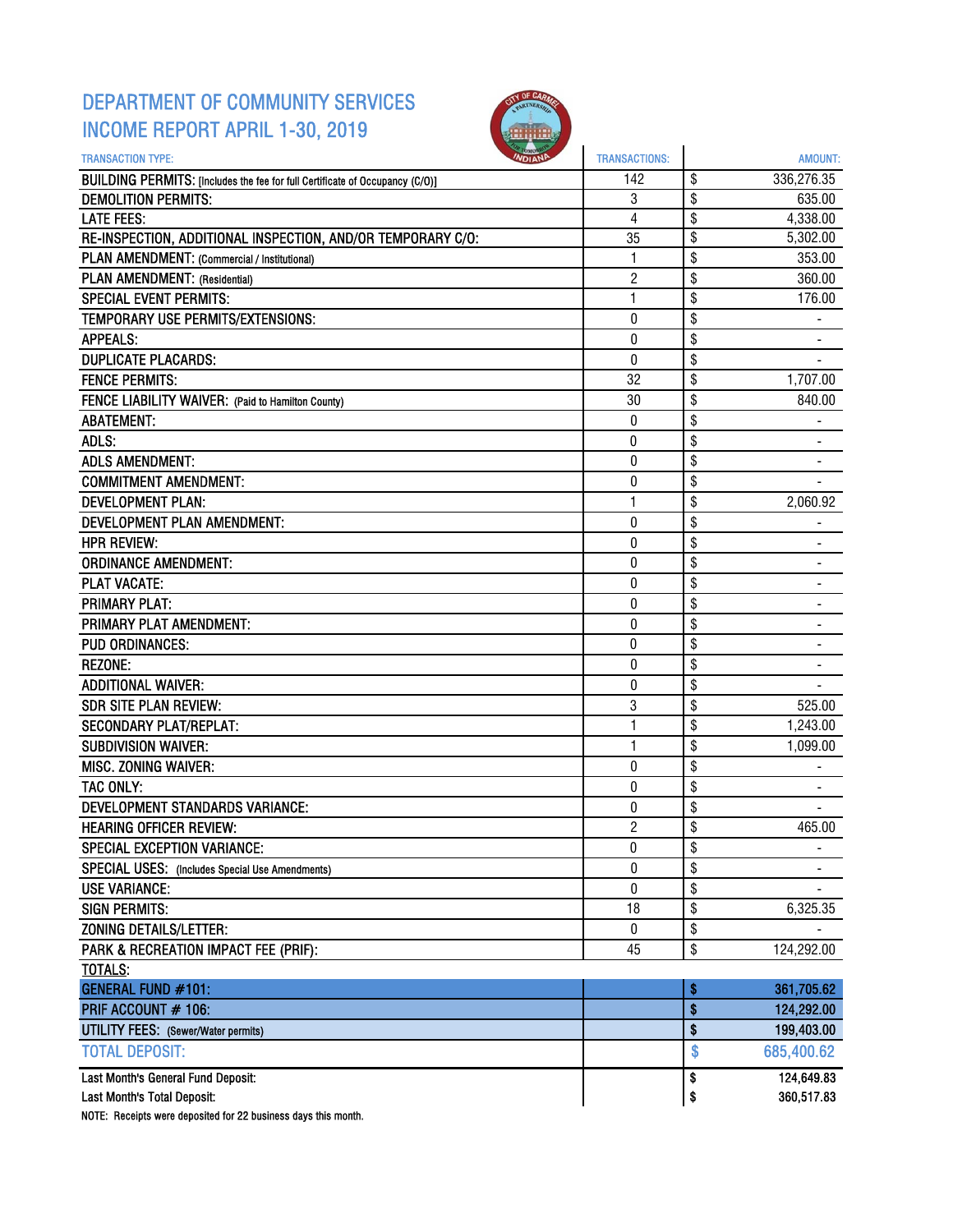|               |               |                     |     | Subdiv Name                    |                                      |                                    |                                      |          |                                              |                                   |                     |                       |              |                |                                            |                                 |                                |                |             |
|---------------|---------------|---------------------|-----|--------------------------------|--------------------------------------|------------------------------------|--------------------------------------|----------|----------------------------------------------|-----------------------------------|---------------------|-----------------------|--------------|----------------|--------------------------------------------|---------------------------------|--------------------------------|----------------|-------------|
| Issue<br>Date | <b>Status</b> | Permit<br><b>NO</b> |     |                                | <b>Property Address</b>              | Permit Type Description            | Estimated<br>Cost of<br>Construction | Sq Ft    | <b>Contractor Name</b>                       | <b>Contractor Address</b>         | Cont.City           | Cont.<br><b>State</b> | Cont.<br>Zip | Cont.Phone     | Propety Owner (as listed<br>per applicant) | Owner Adrs                      | Owner City                     | Owner<br>State | Owne<br>Zip |
| 04/01/19      |               | 19030047            |     | TOWNE OAK ESTATES AT CARMEL    | 2350 STEFFEE DR                      | RESIDENTIAL REMODEL                | \$5,600                              |          | MERIDA CONSTRUCTION                          | 115 MFADOW LANE                   | INDIANAPOLI         |                       | 46227        | 317) 339-9807  | REFEEITT. MIKE                             | 2350 STEFFEE DR                 | CARMEL                         |                | 46032       |
|               |               | 9030058             |     |                                | 13919 SHELBORNE RD                   | RESIDENTIAL ADDITION-ROOM(S)       | \$248,000                            | 741      | *CASE DESIGN/REMODELING                      | 99 E CARMEL DR., STE 100          | CARMEL              |                       | 46032        | 317) 846-2600  | <b>IENTZ, PETER C &amp; MARGARET I</b>     | 13919 SHELBOURNE RD             | CARMEL                         |                | 46074       |
|               |               | 19030098            |     |                                | 501 E CARMEL DR                      | <b>COMMERCIAL REMODEL</b>          | \$95,000                             | 3,488    | TJ KEENE TJK PROPERTY SERV                   | 11807 ALLISONVILLE RD #213        | <b>FISHERS</b>      |                       | 46038        | (317) 379-5562 | <b>KEYBANK JUSTIN BAUSCH</b>               | 15334 FOREST GLADE DR           | FISHERS                        |                | 46037       |
|               |               | 19030180            |     |                                | 833 W MAIN ST                        | <b>DEMOLITION</b>                  | \$0                                  | $\Omega$ | INDIANAPOLIS DEMOLITION COMP                 | 853 E 65TH ST                     | <b>INDIANAPOLI</b>  |                       | 46220        | 317) 296-3940  | AZR HAVER LLC                              | 9445 HAVER WAY                  | <b>INDIANAPOLIS</b>            |                | 46240       |
| 04/02/19      |               | 19020126            |     |                                | 10330 N MERIDIAN ST - 2ND-4TH FLOORS | COMMERCIAL REMODEL                 | \$21,600                             | 1,800    | CAPITOL CONSTRUCTION                         | 1051 VILLAGE SQUARE LANE          | <b>ISHERS</b>       |                       | 46038        |                | <b>ST VINCENT HEALTH</b>                   | 0330 N MERIDIAN ST              | <b>INDIANAPOLIS</b>            |                | 46290       |
|               |               | 19030124            |     | JACKSON'S GRANT ON WILLIAMS CR | 493 JACKSONS GRANT BLVD              | RESIDENTIAL SINGLE FAMILY DWELLING | \$431,702                            | 5.215    | *OLD TOWN DESIGN                             | 132 S RANGELINE RD STE 200        | ARMFI               |                       | 46032        | 317) 626-8486  | *OLD TOWN DESIGN                           | 132 S RANGELINE RD STE 200      | CARMEL                         |                | 46032       |
|               |               | 19040011            |     | <b>FOSTER ESTATES</b>          | 3181 JASON ST                        | FENCE PERMIT/INSPECTION            | \$0                                  | $\Omega$ | NORTH INDY FENCE DECK & RAI                  | 0330 PLEASANT ST, STE 400         | <b>VOBLESVILLE</b>  |                       | 46060        |                | <b>IICKS. TIMOTHY &amp; JESSICA</b>        | 3181 JASON ST                   | CARMEL                         |                | 46033       |
| 04/03/19      |               | 19030136            |     | <b>HUNTINGTON CHASE</b>        | 11592 MANSFIELD PL                   | RESIDENTIAL PORCH ADDITION         | \$21,000                             | 322      | PRM ARCHITECTURAL DESIGN &                   | <b>8640 SWIFTSAIL CT</b>          | INDIANAPOLI         |                       | 46256        | (317) 845-5691 | <b>STARKS, STEVEN</b>                      | 11592 MANSFIELD PI              | CARMEL                         |                | 46032       |
|               |               | 19030157            |     | HERITAGE AT SPRING MILL        | 441 HERITAGE TERRACE LANE            | RESIDENTIAL SINGLE FAMILY DWELLING | \$565,000                            | 6.439    | *PULTE HOMES OF INDIANA                      | 1590 N MERIDIAN ST #530           | CARMEL              |                       | 46032        | (317) 575-2350 | PULTE HOMES OF INDIANA                     | 1590 N MERIDIAN ST #530         | CARMEL                         |                | 46032       |
|               |               | 19030158            |     | THE PRESERVE AT BEAR CREEK     | 4469 EVERGREEN TRAIL                 | RESIDENTIAL SINGLE FAMILY DWELLING | \$515,000                            | 7,160    | *PULTE HOMES OF INDIANA                      | 1590 N MERIDIAN ST #530           | CARMEL              |                       | 46032        | 317) 575-2350  | PULTE HOMES                                | 1590 MERIDIAN ST N #530         | CARMEL                         |                | 46032       |
|               |               | 19030159            |     | SHADOW WOOD                    | 14488 CARLOW RUN                     | RESIDENTIAL SINGLE FAMILY DWELLING | \$408,000                            | 4.034    | *PULTE HOMES OF INDIANA                      | 1590 N MERIDIAN ST #530           | CARMEL              |                       | 46032        | 317) 575-2350  | PULTE HOMES                                | 1590 MERIDIAN ST N #530         | CARMEL                         |                | 46032       |
|               |               | 19040016            |     | <b>STONEWICK</b>               | 11940 PEBBLEPOINTE PASS              | FENCE PERMIT/INSPECTION            | \$0                                  |          | BULLSEYE FENCE DESIGN INC                    | PO BOX 941                        | <b>VOBLESVILLE</b>  |                       | 6061-0941    | 317) 774-0197  | <b>BRADFORD, DANIEL &amp; SUSAN</b>        | 1940 PEBBLEPOINTE PASS          | CARMEL                         |                | 46033       |
|               |               | 19040013            |     | <b>STONEWICK</b>               | 11930 PERRI EPOINTE PASS             | FENCE PERMIT/INSPECTION            | \$0                                  | $\Omega$ | <b>BULLSEYE FENCE DESIGN INC.</b>            | <b>PO BOX 941</b>                 | NOBLESVILLE         |                       | 16061-094    | 317) 774-0197  | <b>COFRS KEVIN &amp; KRIST</b>             | 1930 PEBBLEPOINTE PASS          | CARMEL                         |                | 46033       |
|               |               | 19040018            |     | <b>STONEWICK</b>               | 11950 PEBBLEPOINTE PASS              | FENCE PERMIT/INSPECTION            | \$0                                  | $\Omega$ | BULLSEYE FENCE DESIGN INC                    | PO BOX 941                        | <b>VOBLESVILLE</b>  |                       | 6061-0941    | 317) 774-0197  | <b>IOSTRAWSER, MATTHEW &amp; STACIE</b>    | 1950 PEBBLEPOINTE PASS          | CARMEL                         |                | 46033       |
|               |               | 19040019            |     | <b>JOHNSON ADDITION</b>        | 88 SHERMAN DR                        | FENCE PERMIT/INSPECTION            | \$0                                  | $\Omega$ | SELF OWNED BUSINESS                          | <b>NORK DONE IN CLIENTS HOMES</b> | <b>CARMEL</b>       |                       |              |                | <b>PATTERSON, FMILY</b>                    | 8 SHERMAN DR                    | CARMEL                         |                | 46032       |
|               |               | 19040020            |     | <b>ASHTON</b>                  | 14472 NORWALK DR                     | FENCE PERMIT/INSPECTION            | \$0                                  | $\Omega$ | AMERIFENCE                                   | <b>1340 HULL STREET</b>           | <b>NDIANAPOLIS</b>  |                       | 46226        |                | COGSWELL, JOHN & MEGAN                     | 14472 NORWALK DR                | CARMEL                         |                | 46033       |
| 04/04/19      |               | 19030077            |     | <b>KINGS MILL</b>              | 2999 N WALNUT CREEK DR               | RESIDENTIAL PORCH ADDITION         | \$78,000                             | 730      | *BPI OUTDOOR LIVING                          | 7802 E 88TH ST                    | <b>NDIANAPOLI</b>   |                       | 46256        | 317) 259-4062  | <b>SAUERS, MIKE &amp; KRISTIN</b>          | 999 WALNUT CREEK DR N           | CARME                          |                | 46032       |
|               |               | 19030089            |     | <b>EDEN FOREST</b>             | 11716 FOREST DR                      | RESIDENTIAL SWIMMING POO           | \$60,000                             | 989      | *PERMA POOLS                                 | 5245 ELMWOOD AVE                  | NDIANAPOLI          |                       | 46203        | (317) 782-9956 | ORDAN KYLE & AMANDA                        | 11716 FOREST DF                 | CARMEL                         |                | 46033       |
|               |               | 9030105             |     | PRAIRIE AT THE LEGACY, THE     | 7234 ZANESVILLE RD                   | RESIDENTIAL TOWNHOME               | \$200,000                            | 2,758    | *CALATLANTIC HOMES                           | 025 NORTH RIVER RD, SUITE 100     | <b>NDIANAPOLIS</b>  |                       | 46240        | 317) 846-2783  | CALATLANTIC HOMES                          | 9025 N RIVER RD                 | <b>NDIANAPOLIS</b>             |                | 46240       |
|               |               | 19030106            |     | 302 PRAIRIE AT THE LEGACY. THE | 7236 ZANESVILLE RD                   | RESIDENTIAL TOWNHOME               | \$200,000                            | 2,758    | *CALATLANTIC HOMES                           | 025 NORTH RIVER RD, SUITE 100     | <b>NDIANAPOLIS</b>  |                       | 46240        | 317) 846-2783  | CALATLANTIC HOMES                          | 9025 N RIVER RD                 | <b>INDIANAPOLIS</b>            |                | 46240       |
|               |               | 19030107            |     | 303 PRAIRIE AT THE LEGACY. THE | 7238 ZANESVILLE RD                   | RESIDENTIAL TOWNHOME               | \$200,000                            | 2,755    | *CALATLANTIC HOMES                           | 025 NORTH RIVER RD. SUITE 100     | NDIANAPOLIS         |                       | 46240        | 317) 846-2783  | CALATLANTIC HOMES                          | 9025 N RIVER RD                 | <b>NDIANAPOLIS</b>             |                | 46240       |
|               |               | 19030108            | 304 | PRAIRIE AT THE LEGACY. THE     | 7240 ZANESVILLE RD                   | <b>RESIDENTIAL TOWNHOME</b>        | \$200,000                            | 2.755    | *CALATLANTIC HOMES                           | 1025 NORTH RIVER RD. SUITE 100    | <b>NDIANAPOLIS</b>  |                       | 46240        | (317) 846-2783 | CALATLANTIC HOMES                          | 9025 N RIVER RD                 | <b>INDIANAPOLIS</b>            |                | 46240       |
|               |               | 19030116            |     | <b>CLAY CORNER</b>             | 1570 JENSEN DR                       | RESIDENTIAL SINGLE FAMILY DWELLING | \$200,000                            | 3.990    | *CALATLANTIC HOMES                           | 9025 NORTH RIVER RD, SUITE 100    | <b>NDIANAPOLIS</b>  |                       | 46240        | 317) 846-2783  | CALATLANTIC HOMES                          | 0025 NORTH RIVER RD, SUITE 100  | <b>INDIANAPOLIS</b>            |                | 46240       |
|               |               | 19030127            |     | <b>HAYDEN RUN</b>              | 3155 WILDMAN LN                      | RESIDENTIAL DECK ADDITION          | \$30,000                             | 400      | *CUTTING EDGE HARDSCAPES                     | 8444 CASTEWOOD DRIVE SUITE 500    | <b>INDIANAPOLIS</b> |                       | 46250        | 317) 577-1019  | I. SEN & YI YUAN                           | 3155 WILDMAN LN                 | CARMEL                         |                | 46032       |
|               |               | 19040026            |     | <b>FOSTER GROVE</b>            | 13160 ABBOTS PL                      | FENCE PERMIT/INSPECTION            | \$0                                  | $\Omega$ | BULLSEYE FENCE DESIGN INC.                   | PO BOX 94                         | <b>JOBLESVILLE</b>  |                       | 46061-0941   | 317) 774-0197  | <b>SBJOERN, CONNER</b>                     | 3160 ABBOTS PL                  | CARMEL                         |                | 46033       |
|               |               | 9040028             |     | <b>STONEWICK</b>               | 11839 TARRYNOT LI                    | FENCE PERMIT/INSPECTION            | \$0                                  |          | GLIDDEN FENCE CO. INC.                       | <b>PO BOX 481</b>                 | <b>NESTFIELD</b>    |                       | 6074         | 317) 867-5140  | <b>SOODELL, ARTHUR &amp; ROBIN</b>         | 1839 TARRYNOT LANE              | CARMEL                         |                | 46033       |
|               |               | 19040036            |     | WINDSOR GROVE                  | 10554 NOMA CT                        | FENCE PERMIT/INSPECTION            | \$0                                  |          | <b>G &amp; G CUSTOM HOMES, INC</b>           | P.O. BOX 786                      | WESTFIELD           |                       | 6074         | 317) 418-7665  | PATEL, SAGAR & RAVISA                      | 1517 HILCOT LANE                | INDIANAPOLI                    |                | 46231       |
|               |               | 19040041            | 153 | <b>CLARIDGE FARM</b>           | 1304 HELFORD LN                      | FENCE PERMIT/INSPECTION            | \$0                                  | $\sim$   | BULLSEYE FENCE DESIGN INC.                   | PO BOX 941                        | NOBLESVILLE         |                       | 46061-0941   | (317) 774-0197 | BREAUX, JEAN-PIERRE & JENNIFER             | 1304 HELFORD LN                 | CARMEL                         |                | 46032       |
| 04/05/19      |               | 19030139            |     | <b>HUNTINGTON CHASE</b>        | 11581 WESTBURY PL                    | RESIDENTIAL SWIMMING POOL          | \$45,000                             | 1.120    | *PERMA POOLS                                 | 5245 ELMWOOD AVE                  | <b>INDIANAPOLIS</b> |                       | 46203        | 317) 782-9956  | DAVIS, AMY                                 | 1581 WESTBURY PLACE DR          | <b>ZIONSVILLE</b>              |                | 46077       |
|               |               | 19030142            |     | WOODS AT SHELBORNE. THE        | 3307 SHELBORNE WOODS PKWY            | RESIDENTIAL SINGLE FAMILY DWELLING | \$678,000                            | 7.191    | *PULTE HOMES OF INDIANA                      | 1590 N MERIDIAN ST #530           | ARMEL               |                       | 46032        | 317) 575-2350  | PULTE HOMES                                | 1590 MERIDIAN ST N #530         | CARMEL                         |                | 46032       |
|               |               | 19030143            |     | <b>OVERBROOK FARMS</b>         | 14262 OVERBROOK DI                   | RESIDENTIAL SWIMMING POO           | \$70,000                             | 1.200    | *PERMA POOLS                                 | 5245 ELMWOOD AVE                  | NDIANAPOL           |                       | 46203        | 317) 782-9956  | BENNETT, WILLIAM E JR & ELLEN K            | 14262 OVERBROOK DRIVE           | CARMEL                         |                | 46074       |
|               |               | 23102015            |     | <b>BROOKSHIRE NORTH</b>        | 13033 ANDOVER DR                     | RESIDENTIAL ADDITION-ROOM(S)       | \$6,000                              | 204      | CRAWFORD, SCOTT                              | 13033 ANDOVER DR                  | <b>ARMEL</b>        |                       | 46033        |                | CRAWFORD, SCOTT                            | 3033 ANDOVER DR                 | CARMEL                         |                | 46033       |
|               |               | 19040049            |     | LAKES AT HAYDEN RUN. THE       | 13243 ROMA BND                       | FENCE PERMIT/INSPECTION            | \$0                                  | $\Omega$ | <b>CAMERON FENCE</b>                         | 10702 DEANDRA DR                  | ZIONSVILLE          |                       | 46032        |                | U. JERRY & LU TANG                         | 13243 ROMA BEND                 | CARMEL                         |                | 46074       |
|               |               | 19040058            |     | <b>BROOKSHIRE</b>              | 4500 S SOMFRSFT WAY                  | FENCE PERMIT/INSPECTION            | \$0                                  | $\Omega$ | <b>INDY'S FINEST FENCE</b>                   | 2334 S CALIFORNIA ST              | NDIANAPOLIS         |                       | 46260        | 317) 797-1890  | LARAMORE, MATTHEW & EMILY                  | 500 SOMERSET WAY S              | CARMEL                         |                | 46033       |
|               |               | 19040060            |     | <b>EDEN ESTATES</b>            | 3213 EDEN HOLLOW PL                  | FENCE PERMIT/INSPECTION            | \$0                                  | $\Omega$ | <b>INDY'S FINEST FENCE</b>                   | 2334 S CALIFORNIA ST              | NDIANAPOLIS         |                       | 16260        | 317) 797-1890  | HANNING, DAVID & DONNA                     | 3213 EDEN HOLLOW PL             | CARMEL                         |                | 46033       |
| 04/08/19      |               | 18120051            |     | NORTH AUGUSTA                  | 9703 MICHIGAN RD                     | COMMERCIAL NEW STRUCTURE           | \$1,000,000                          | 3.572    | <b>ACCEL CONSTRUCTION</b>                    | 4015 N WOODLAWN CT                | <b>NICHITA</b>      |                       | 67220        | 316) 866-2885  | <b>IESSE, BENJAMIN</b>                     | 102 N FOUNTAIN                  | <b>WICHITA</b>                 | KS             | 67208       |
|               |               | 19030117            |     | JACKSON'S GRANT ON WILLIAMS CR | 496 BRIDGEMONT LN                    | RESIDENTIAL SINGLE FAMILY DWELLING | \$762,700                            | 5.795    | *WEDGEWOOD BUILDING COMPA                    | 32 1ST ST NE                      | CARMEL              |                       | 46032        | 317) 669-6315  | WEDGEWOOD BUILDING COMPANY                 | 32 1ST ST NE                    | CARMEL                         |                | 46032       |
|               |               | 19030132            |     | <b>BELLA TERRA</b>             | 10665 TOWNE RD                       | RESIDENTIAL SWIMMING POOL          | \$68,000                             | 1.000    | *C-RAY POOLS, LLC                            | 1415 STANLEY RD                   | <b>PLAINFIELD</b>   |                       | 46168        | 317) 203-5757  | <b>HILLIP LODATO</b>                       | 0665 TOWNE ROAD                 | CARMEL                         |                | 46032       |
|               |               | 19030151            |     | WINDEMERE                      | 10409 HIGH GROVE DR                  | PORCH AND DECK ADDITION            | \$105,000                            | 340      | *BPI OUTDOOR LIVING                          | 7802 E 88TH ST                    | <b>NDIANAPOLIS</b>  |                       | 46256        | 317) 259-4062  | <b>VOLFE, JOHN &amp; TRACY</b>             | 8847 COMMERCE PARK PL #J        | <b>INDIANAPOLIS</b>            |                | 46268       |
|               |               | 19040002            |     | WOODSIDE AT WEST CLAY          | 13848 WOODSIDE HOLLOW DRIVE          | RESIDENTIAL SINGLE FAMILY DWELLING | \$450,000                            | 5.098    | *DAVID WEEKLEY HOMES                         | 9310 NORTH MERIDIAN STREET, STE   | <b>INDIANAPOLIS</b> |                       | 46260        | 317) 669-8604  | DAVID WEEKLEY HOMES                        | 3310 NORTH MERIDIAN STREET, STE | <b>INDIANAPOLIS</b>            |                | 46260       |
|               |               | 19040067            |     |                                | 1683 OLD MISSION COVE                | COMMERCIAL REMODE                  | \$8,846                              | 1,010    | CRG RESIDENTIAL, LLC                         | 305 CITY CENTER DR #160           | CARMEL              |                       | 46032        | 317) 575-9400  | <b>INDSOR RETREAT</b>                      | 26 CORPORATE PLAZA DR #270      | <b>NEWPORT</b><br><b>BEACH</b> |                | 46032       |
|               |               | 19040068            |     |                                | 1669 LODGETREE COVE                  | COMMERCIAL REMODEL                 | \$12,465                             | 1,207    | CRG RESIDENTIAL, LLC                         | 805 CITY CENTER DR #160           | CARMEL              |                       | 46032        | 317) 575-9400  | <b>VINDSOR RETREAT</b>                     | 26 CORPORATE PLAZA DR #270      | <b>NFWPORT</b><br><b>BEACH</b> | CА             | 46032       |
|               |               | 19040070            |     | SHELBOURNE ESTATES             | 4025 BUFORD DR                       | FENCE PERMIT/INSPECTION            | \$0                                  | $\Omega$ | <b>K &amp; K FENCE</b>                       | 6920 BROOKVILLE ROAD              | <b>INDIANAPOLI</b>  |                       | 46219        |                | <b>SRINDSTAFF, KFITH &amp; AMY</b>         | 4025 BURFORD DR                 | CARMEL                         |                | 46074       |
|               |               | 19040073            | 193 | JACKSON'S GRANT ON WILLIAMS CR | 12190 FRENZEL PKWY                   | FENCE PERMIT/INSPECTION            | \$0                                  | $\Omega$ | BULLSEYE FENCE DESIGN INC.                   | PO BOX 941                        | NOBLESVILLE         |                       | 46061-0941   | 317) 774-0197  | POLIVKA, JONATHAN & KATHLEEN               | 12190 FRENZEL PARKWAY           | CARMEL                         |                | 46032       |
|               |               | 19040074            |     | <b>JOHNSON ACRES</b>           | 734 JOHNSON DR                       | FENCE PERMIT/INSPECTION            | \$0                                  | $\Omega$ | AMERIFENCE                                   | 4340 HULL STREET                  | <b>INDIANAPOLIS</b> |                       | 46226        |                | <b>GRADL, DANIEL &amp; JOYCE</b>           | 734 JOHNSON DR                  | CARMEL                         |                | 46033       |
|               |               | 19040075            |     | <b>CROOKED STICK ESTATES</b>   | 10624 TORREY PINES CIR               | FENCE PERMIT/INSPECTION            | \$0                                  | $\Omega$ | BULLSEYE FENCE DESIGN INC                    | PO BOX 941                        | <b>VOBLESVILLE</b>  |                       | 6061-0941    | 317) 774-0197  | KIRKPATRICK, ROBERT & DEBRA                | 10624 TORREY PINES CIRCLE       | CARMEL                         |                | 46032       |
|               |               | 19040076            |     | PLUM CREEK NORTH               | 13282 ZELLWOOD CT                    | FENCE PERMIT/INSPECTION            | \$0                                  |          | TMCJ FENCE CO                                | 1658 N LYNHURST DR                | <b>INDIANAPOLIS</b> |                       | 6224         |                | ROUSTER, NATHANIEL & MAKAEL                | 3282 ZELLWOOD CT                | CARMEL                         |                | 46033       |
| 04/09/19      |               | 19020045            |     | CLAYBOURNE                     | 13422 SAI AMONE WAY                  | RESIDENTIAL ADDITION-ROOM(S)       | \$43,000                             |          | <b>PROVO MIKE</b>                            | 11723 E 21ST ST                   | <b>INDIANAPOLIS</b> |                       | 46229        | 574) 304-3164  | DUVVURI, SRI ANANTH & ANNAPURNA            | 13422 SALAMONE WAY              | CARMEL                         |                | 46074       |
|               |               |                     |     |                                | 208<br><b>Total Permits:</b>         |                                    |                                      |          | <b>Total Estimated Cost of Construction:</b> | \$66,614,127.00                   |                     |                       |              | Total Sq.Ft.:  | 562.674                                    |                                 |                                |                |             |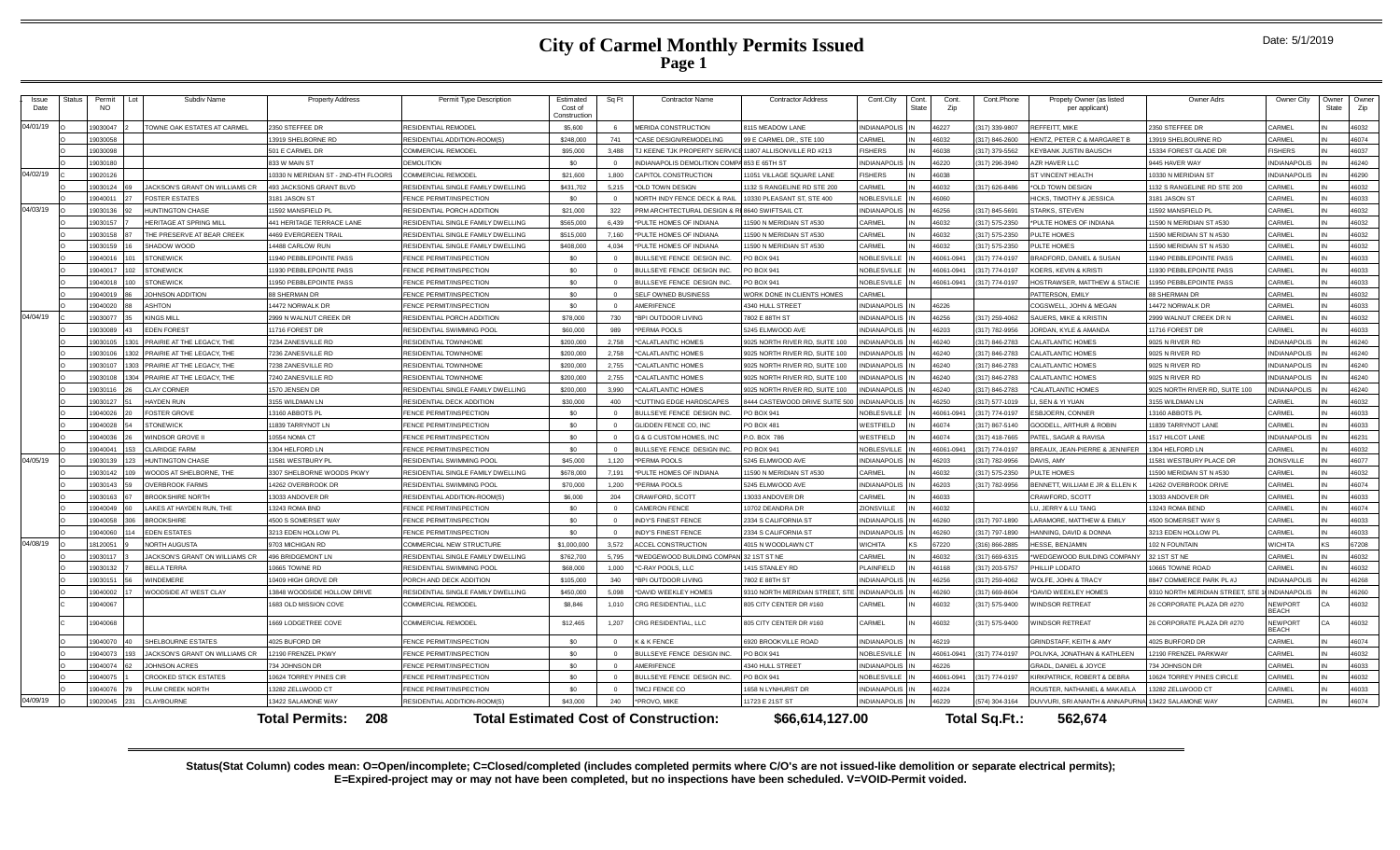--Issue Date

| Issue<br>Date | <b>Status</b> | Permit<br>NO. | Lot<br>Subdiv Name                | <b>Property Address</b>                                     | Permit Type Description            | Estimated<br>Cost of<br>Construction | Sq Ft      | <b>Contractor Name</b>                       | <b>Contractor Address</b>      | Cont.City          | Cont.<br>State | Cont.<br>Zin | Cont.Phone    | Propety Owner (as listed<br>per applicant)           | Owner Adrs                     | Owner City          | Owner<br>State | Owne<br>Zip |
|---------------|---------------|---------------|-----------------------------------|-------------------------------------------------------------|------------------------------------|--------------------------------------|------------|----------------------------------------------|--------------------------------|--------------------|----------------|--------------|---------------|------------------------------------------------------|--------------------------------|---------------------|----------------|-------------|
| 04/09/19.     |               | 9030045       | HOME PLACE                        | 10416 MCPHERSON ST                                          | <b>ESIDENTIAL REMODEL</b>          | \$0                                  | $120 -$    | <b>/USUPOV, BRENDON</b>                      | 0416 MCPHERSON ST              | NDIANAPOLIS        |                | 6280         | 571) 287-3674 | *YUSUPOV, BRENDON                                    | 0416 MCPHERSON ST              | <b>INDIANAPOLIS</b> |                | 46280       |
|               |               | 9030150       | LAYBRIDGE AT SPRINGMILL           | 12851 NORFOLK CIR                                           | RESIDENTIAL ACCESSORY STRUCTURE    | \$66,000                             | 288        | *HITTLE CONSTRUCTION                         | 7466 WASHINGTON ST             | VESTFIELD          |                | 46074        | 317) 896-9073 | LEAGRE, CHRISTOPHER & TINA                           | 2851 NORFOLK CIRCLE            | CARMEL              |                | 46032       |
|               |               | 83102019      | <b>OVERBROOK FARMS</b>            | 14262 OVERBROOK DF                                          | RESIDENTIAL DECK ADDITION          | \$23,000                             | 300        | *HITTLE CONSTRUCTION                         | 17466 WASHINGTON ST            | <b>NESTFIELD</b>   |                | 46074        | 317) 896-9073 | BENNETT. WILLIAM E JR & ELLEN K                      | 4262 OVERBROOK DRIVE           | CARMEL              |                | 46074       |
|               |               | 19040078      | SHELBOURNE ESTATES                | 12953 AIRHART BLVD                                          | FENCE PERMIT/INSPECTION            | \$0                                  |            | BULLSEYE FENCE DESIGN INC.                   | O BOX 941                      | NOBLESVILLE        |                | 46061-0941   | 317) 774-0197 | <b>GODLEY, ROBERT &amp; DANIELLE</b>                 | 12953 AIRHART BLVD             | CARMEL              |                | 46074       |
|               |               | 19040079      | <b>BROOKSHIRE VILLAGE</b>         | 12291 BROMPTON RD                                           | FENCE PERMIT/INSPECTION            | \$0                                  |            | <b>IMPERIAL FENCE</b>                        | 00 ACADEMY STREET              | <b>GREENWOOD</b>   |                | 46143        | 317) 888-3241 | SEELEY, EVELYN                                       | 2291 BROMPTON RD               | CARMEL              |                | 46033       |
|               |               | 19040081      |                                   | 15367 MAPLE RIDGE DR                                        | FENCE PERMIT/INSPECTION            | \$0                                  |            | BULLSEYE FENCE DESIGN INC.                   | PO BOX 941                     | NOBLESVILLE        |                | 46061-0941   | 317) 774-0197 | HOFFMAN, RHONDA & ROBERT                             | 5367 MAPLE RIDGE DR            | <b>ARMEL</b>        |                | 46033       |
| 04/10/19      |               | 19040003      | RIDGE AT THE LEGACY. THE          | 6719 PULASKI LN                                             | RESIDENTIAL SINGLE FAMILY DWELLING | \$200,000                            | 6.201      | CALATLANTIC HOMES                            | 025 NORTH RIVER RD, SUITE 100  | <b>NDIANAPOLIS</b> |                | 46240        | 317) 846-2783 | *CALATLANTIC HOMES                                   | 025 NORTH RIVER RD, SUITE 100  | <b>INDIANAPOLIS</b> |                | 46240       |
|               |               | 19040010      | HE SANCTUARY AT 116TH STREET      | 12036 WEST RD                                               | RESIDENTIAL SINGLE FAMILY DWELLING | \$420,000                            | 5,999      | YAN HOMES INC                                | 8425 WOODFIELD CROSSING STE 31 | NDIANAPOLIS        |                | 6240         | 317) 371-6577 | *RYAN HOMES INC                                      | 8425 WOODFIELD CROSSING STE 31 | <b>INDIANAPOLIS</b> |                | 46240       |
|               |               | 9040082       | SADDI F CREEK                     | <b>MAGIC STALLION DR</b>                                    | FENCE PERMIT/INSPECTION            | \$0                                  | $\sqrt{2}$ | GLIDDEN FENCE CO. INC                        | <b>PO BOX 481</b>              | <b>NESTFIELD</b>   |                | 46074        | 317) 867-5140 | SADDLE CREEK HOMEOWNERS INC                          | MAGIC STALLION DR              | CARMEL              |                | 46032       |
|               |               | 9040084       | <b>ILLAGE OF WESTCLAY</b>         | 13078 DEERSTYNE GREEN ST                                    | FENCE PERMIT/INSPECTION            | \$0                                  |            | BULLSEYE FENCE DESIGN INC                    | O BOX 941                      | NOBLESVILLE        |                | 46061-0941   | 317) 774-0197 | PETERSON, RAILEEN                                    | 3078 DEERSTYNE GREEN STREET    | <b>ARMEL</b>        |                | 46032       |
|               |               | 9040090       | VATERFORD                         | 12033 WATERFORD LN                                          | FENCE PERMIT/INSPECTION            | \$0                                  |            | BULLSEYE FENCE DESIGN INC                    | O BOX 941                      | <b>NOBLESVILLE</b> |                | 46061-0941   | 317) 774-0197 | WATERFORD OF CARMEL HOA INC                          | 2037 WATERFORD LANE            | <b>CARMEL</b>       |                | 46033       |
| 04/11/19      |               | 9020073       |                                   | 401 E 106 ST                                                | RESIDENTIAL REMODEL                | \$11,600                             | 2,000      | *ERCOLE, MAURO                               | 5220 W 34 PL                   | NDIANAPOLIS        |                | 6224         | 317) 500-0084 | ESPINILLO, DANIEL & MEYER, IVANA                     | 401 E 106TH ST                 | NDIANAPOLIS         |                | 46280       |
|               |               | 19030035      | SUN MUNDY ONE TWO THREE           | 10655 N MICHIGAN RD                                         | COMMERCIAL REMODEI                 | \$79,800                             | 300        | CMC CONSTRUCTION SERVICES                    | 110 YELLOWBRICK RD             | PENDLETON          |                | 46064        | 317) 849-7507 | <b>GPM INVESTMENTS, LLC</b>                          | 8565 MAGELLAN PKWY #400        | RICHMOND            |                | 23227       |
|               |               | 19030130      | CARMEL SCIENCE AND TECHNOLOGY     | 720 CITY CENTER DR                                          | COMMERCIAL TENANT FINISH           | \$1,395,800                          | 29.515     | APITOL CONSTRUCTION                          | 1051 VILLAGE SQUARE LANE       | <b>ISHERS</b>      |                | 46038        |               | MIDWEST INDEPENDENT TRANS                            | 720 CITY CENTER DR             | CARMEL              |                | 46032       |
|               |               | 19030172      | PRAIRIE AT THE LEGACY, THE        | 7243 BARKER ST                                              | RESIDENTIAL TOWNHOME               | \$200,000                            | 2.568      | *CALATLANTIC HOMES                           | 9025 NORTH RIVER RD, SUITE 100 | NDIANAPOLIS        |                | 46240        | 317) 846-2783 | CALATLANTIC HOMES                                    | 9025 N RIVER RD                | <b>NDIANAPOLIS</b>  |                | 46240       |
|               |               | 19030175      | PRAIRIE AT THE LEGACY, THE        | 7245 BARKER ST                                              | RESIDENTIAI TOWNHOME               | \$200,000                            | 2.129      | *CALATI ANTIC HOMES                          | 1025 NORTH RIVER RD SUITE 100  | NDIANAPOLIS        |                | 46240        | 317) 846-2783 | CALATLANTIC HOMES                                    | 9025 N RIVER RD                | NDIANAPOLIS         |                | 46240       |
|               |               | 19030177      | <b>PRAIRIE AT THE LEGACY. THE</b> | 7247 BARKER ST                                              | RESIDENTIAL TOWNHOME               | \$200,000                            | 2.129      | <b>ALATLANTIC HOMES</b>                      | 025 NORTH RIVER RD, SUITE 100  | NDIANAPOLIS        |                | 46240        | 317) 846-2783 | <b>CALATLANTIC HOMES</b>                             | 025 N RIVER RD                 | <b>NDIANAPOLIS</b>  |                | 46240       |
|               |               | 19030178      | PRAIRIE AT THE LEGACY. THE        | 7249 BARKER ST                                              | RESIDENTIAL TOWNHOM                | \$200,000                            | 2.568      | CALATLANTIC HOMES                            | 9025 NORTH RIVER RD SUITE 100  | NDIANAPOLIS        |                | 46240        | 317) 846-2783 | CALATLANTIC HOMES                                    | 9025 N RIVER RD                | NDIANAPOLIS         |                | 46240       |
|               |               | 19040005      |                                   | 1787 HALIFAX ST                                             | RESIDENTIAL DECK ADDITION          | \$30,000                             | 477        | <b>BACKYARD LIVING</b>                       | 2345 WEST 141ST ST, STE BY     | ARMEL              |                | 46074        | 317) 826-1956 | JASPER, NICHOLAS & NATALIE                           | 1787 HALIFAX ST                | ARMEL               |                | 46032       |
|               |               | 9040023       | WOODSIDE AT WEST CLAY             | 13834 WOODSIDE HOLLOW DRIVE                                 | RESIDENTIAL SWIMMING POOL          | \$60,000                             | 1.334      | <b>ERMA POOLS</b>                            | 5245 ELMWOOD AVE               | <b>NDIANAPOLIS</b> |                | 46203        | 317) 782-9956 | <b>GRAY, SCOTT &amp; BARBARA</b>                     | 3834 WOODSIDE HOLLOW DR        | CARMEL              |                | 46032       |
|               |               | 88004006      | <b>CEDAR POINT</b>                | 10071 CEDAR RDG                                             | RESIDENTIAL REMODEL                | \$35,879                             | 612        | CMH BUILDERS INC.                            | 8847 COMMERCE PARK PLACE       | <b>NDIANAPOLIS</b> |                | 46268        | 317) 714-6536 | MONTGOMERY, NATHAN & PAUL                            | 0071 CEDAR RIDGE DR            | <b>CARMEL</b>       |                | 46032       |
|               |               | 19040072      | ASHRROOKE                         | 3871 CARWINION WAY                                          | RESIDENTIAL REMODEL                | \$15,000                             | 144        | L HAHN RESIDENTIAL                           | 2739 BARBANO CT                | <b>ARMEL</b>       |                | 36032        |               | MALITO, ANTHONY & SARAH                              | 3871 CARWINION WAY             | <b>CARMEL</b>       |                | 46032       |
|               |               | 19040106      | ONG BRANCH ESTATES                | 11699 SHADOWWOOD CT                                         | FENCE PERMIT/INSPECTION            | \$0                                  |            | ULLSEYE FENCE DESIGN INC                     | PO BOX 941                     | NOBLESVILLE        |                | 46061-0941   | 317) 774-0197 | SEEHAFER, ANTHONY & ANGELINE MC 11699 SHADOWWOOD CT  |                                | ZIONSVILLE          |                | 46077       |
|               |               | 19040108      |                                   | SE CORNER OF 4398 EAGLE RIDGE LANE                          | ELECTRICAL PERMIT/INSPECTION       | \$0                                  |            | FLECOM PLACEMENT. INC.                       | 478 N 1100 F                   | <b>ZIONSVILLE</b>  |                | 46077        | 317) 769-4777 | SPECTRUM                                             | 3030 ROOSEVELT AVE             | INDIANAPOLIS        |                | 46218       |
| 04/12/19      |               | 19030148      |                                   | 2525-B WEST 141ST ST                                        | COMMERCIAL CELL CO-LOCATE          | \$10,000                             | 100        | ERTICAL TECHNOLOGY SOLU'                     | 1936 S LYNHURST DR SUITE F     | <b>NDIANAPOLIS</b> |                | 46241        | 317) 517-3565 | AMERICAN TOWER CORP                                  | 10 PRESIDENTIAL WAY            | <b>VOBURN</b>       |                | 01801       |
|               |               | 9040008       | <b>HISTLEWOOD</b>                 | 1310 GOLDFINCH DR                                           | RESIDENTIAL SWIMMING POOL          | \$59,000                             | 432        | *FAMILY LEISURE                              | 11811 PENDLETON PIKE           | NDIANAPOLIS        |                | 46236        | 317) 823-4448 | CUMMINGS, CHRISTOPHER                                | 1310 GOLDFINCH DR              | CARMEL              |                | 46032       |
|               |               | 19040027      |                                   | 13890 HAZEL DELL PKWY                                       | <b>INSTITUTIONAL REMODEL</b>       | \$64,000                             | 5.000      | <b>SKILLMAN CORPORATION</b>                  | 3834 S EMERSON AVE BLD A       | NDIANAPOLIS        |                | 46203-3518   | 317) 783-6151 | CARMEL HIGH SCHOOL BUILDING COR                      | <b>5201 MAIN ST E</b>          | CARMEL              |                | 46033       |
|               |               | 9040029       |                                   | 10721 W LAKESHORE DR                                        | <b>NSTITUTIONAL REMODEL</b>        | \$52,000                             | 5.000      | KILLMAN CORPORATION                          | 3834 S EMERSON AVE BLD A       | <b>VDIANAPOLIS</b> |                | 6203-3518    | 317) 783-6151 | CARMEL 2002 SCHOOL BUILDING CO                       | <b>5201 MAIN ST E</b>          | ARMEI               |                | 46033       |
|               |               | 19040030      |                                   | 4242 E 126 ST                                               | <b>INSTITUTIONAL REMODEL</b>       | \$81,000                             | 5.000      | SKILLMAN CORPORATION                         | 3834 S EMERSON AVE BLD A       | <b>NDIANAPOLIS</b> |                | 6203-3518    | 317) 783-6151 | CARMEL CLAY SCHOOL CORP.                             | 5201 E 131ST ST                | CARMEL              |                | 46033       |
|               |               | 19040031      |                                   | 14200 RIVER RD                                              | <b>NSTITUTIONAL REMODEL</b>        | \$35,000                             | 5.000      | KILLMAN CORPORATION                          | 3834 S EMERSON AVE BLD A       | <b>NDIANAPOLIS</b> |                | 6203-3518    | 317) 783-6151 | CARMEL CLAY SCHOOL CORP.                             | 5201 MAIN ST E                 | CARMEL              |                | 46033       |
|               |               | 9040032       |                                   | 900 W 136 ST                                                | <b>NSTITUTIONAL REMODEL</b>        | \$74,972                             | 5.000      | SKILLMAN CORPORATION                         | 3834 S EMERSON AVE BLD A       | <b>NDIANAPOLIS</b> |                | 6203-3518    | 317) 783-6151 | CARMEL CLAY SCHOOL CORP.                             | 5201 MAIN ST E                 | CARMEL              |                | 46033       |
|               |               | 19040033      |                                   | 10850 TOWNE RD                                              | <b>INSTITUTIONAL REMODEL</b>       | \$53,843                             | 5.000      | SKILLMAN CORPORATION                         | 3834 S EMERSON AVE BLD A       | NDIANAPOLIS        |                | 6203-3518    | 317) 783-6151 | CARMEL CLAY SCHOOL CORP.                             | 5201 MAIN ST E                 | CARMEL              |                | 46033       |
|               |               | 19040034      |                                   | 3495 W 126TH ST - WEST CLAY ELEMENTAR INSTITUTIONAL REMODEL |                                    | \$53,843                             | 5,000      | KILLMAN CORPORATION                          | 3834 S EMERSON AVE BLD A       | NDIANAPOLIS        |                | 6203-3518    | 317) 783-6151 | CARMEL CLAY SCHOOLS                                  | 5201 E. 131ST STREET           | CARMEL              |                | 46033       |
|               |               | 19040035      |                                   | 12415 SHELBORNE RD - COLLEGE WOOD ELINSTITUTIONAL REMODEL   |                                    | \$53,842                             | 5,000      | <b>SKILLMAN CORPORATION</b>                  | 3834 S EMERSON AVE BLD A       | <b>NDIANAPOLIS</b> |                | 6203-3518    | 317) 783-6151 | CARMEL CLAY SCHOOL CORP.                             | 5201 MAIN ST E                 | CARMEL              |                | 46033       |
|               |               | 19040037      |                                   | 201 4TH AVE SE - CARMEL ELEMENTARY SC INSTITUTIONAL REMODEL |                                    | \$81,000                             | 5,000      | KILLMAN CORPORATION                          | 3834 S EMERSON AVE BLD A       | <b>NDIANAPOLIS</b> |                | 6203-3518    | 317) 783-6151 | CARMEL CLAY SCHOOL CORP                              | 5185 131ST ST                  | CARMEL              |                | 46033       |
|               |               | 82004019      | <b>ORCHARD PARK</b>               | 10404 S ORCHARD PARK DR                                     | <b>INSTITUTIONAL REMODEL</b>       | \$59,000                             | 5.000      | SKILLMAN CORPORATION                         | 3834 S EMERSON AVE BLD A       | NDIANAPOLIS        |                | 6203-3518    | 317) 783-6151 | CARMEL CLAY SCHOOL CORP.                             | 5201 MAIN ST E                 | CARMEL              |                | 46033       |
|               |               | 19040111      | <b>ALBANY PLACE</b>               | 14305 DUFTON CT                                             | FENCE PERMIT/INSPECTION            | \$0                                  |            | NORTH INDY FENCE DECK & RA                   | 0330 PLEASANT ST, STE 400      | <b>NOBLESVILLE</b> |                | 0606         |               | WENINGER, KIMBERLY & DAVID                           | 4305 DUFTON CT                 | CARMEL              |                | 46074       |
|               |               | 19040112      | <b>WILSON'S VILLAGE</b>           | 58 WILSON DR                                                | FENCE PERMIT/INSPECTION            | \$0                                  |            | BULLSEYE FENCE DESIGN INC                    | PO BOX 941                     | NOBLESVILLE        |                | 6061-0941    | 317) 774-0197 | RICHARD DOYING & HOLLY HOSPEL                        | 51 WILSON DR                   | CARMEL              |                | 46032       |
| 04/15/19      |               | 19030129      | <b>DAKBROOK</b>                   | 14280 OAKBROOK CT                                           | RESIDENTIAL ACCESSORY STRUCTURE    | \$23,000                             | 256        | THE SMART PERGOLA                            | 2958 BRIGHTON AVE              | CARMEL             |                | 46032        |               | KENNISON, ADAM & LESLIE                              | 4280 OAKBROOK CT               | CARMEL              |                | 46033       |
|               |               | 19030131      | <b>NORTH HAVEN</b>                | 4670 HAVEN POINT BLVD                                       | COMMERCIAL REMODEL                 | \$1,500,000                          | 24.583     | PERFORMANCE SERVICES INC                     | 4670 HAVEN POINT BLVD #200     | <b>NDIANAPOLIS</b> |                | 46280        | 317) 713-1750 | THOMAN REAL ESTATE COMPANY LLC 4670 HAVEN POINT BLVD |                                | <b>INDIANAPOLIS</b> |                | 46280       |
|               |               | 9030133       | ACKSON'S GRANT ON WILLIAMS CR     | 489 ELLIOT CREEK DR                                         | RESIDENTIAL SINGLE FAMILY DWELLING | \$620,000                            | 4,253      | <b>HOMES BY MCKENZIE</b>                     | 4631 LISBORN DR                | CARMEL             |                | 46033        | 317) 574-7616 | *HOMES BY MCKENZIE                                   | 4631 LISBORN DR                | CARMEL              |                | 46033       |
|               |               | 19040119      | <b>NOODFIELD</b>                  | 5380 N WOODFIELD DR                                         | FENCE PERMIT/INSPECTION            | \$0                                  |            | MERIFENCE                                    | 4340 HULL STREET               | NDIANAPOLIS        |                | 46226        |               | HAYES, KEVIN & KAREN                                 | 380 WOODFIELD DR N             | CARMEL              |                | 46033       |
|               |               | 19040126      | ACKSON'S GRANT ON WILLIAMS CR     | 533 DYLAN DR                                                | FENCE PERMIT/INSPECTION            | \$0                                  |            | <b>HITTLE CONSTRUCTION</b>                   | 17466 WASHINGTON ST            | <b>NESTFIELD</b>   |                | 46074        | 317) 896-9073 | <b>GIBLIN, ERICA</b>                                 | 533 DYLAN DR                   | CARMEL              |                | 46033       |
|               |               | 02104013      | <b>IOHNSON ACRES</b>              | 1672 OBARA CT                                               | FENCE PERMIT/INSPECTION            | \$0                                  |            | BULLSEYE FENCE DESIGN INC                    | O BOX 941                      | NOBLESVILLE        |                | 46061-0941   | 317) 774-0197 | LOPEZ, JAIME & KATHERINE                             | 1672 OBARA CT                  | <b>CARMEL</b>       |                | 46033       |
|               |               | 19040131      | SADDLE CREEK                      | 14271 ESPRIT DR                                             | FENCE PERMIT/INSPECTION            | \$0                                  |            | <b>JORTH INDY FENCE DECK &amp; RAIL</b>      | 0330 PLEASANT ST, STE 400      | <b>NOBLESVILLE</b> |                | 46060        |               | CASTILLO, LUCIANO                                    | 14271 ESPRIT DR                | CARMEL              |                | 46074       |
|               |               | 19040133      | ARK AT WESTON PLACE. THE          | 3808 VANGUARD CIR                                           | FENCE PERMIT/INSPECTION            | \$0                                  |            | <b>AWARDS FENCE</b>                          | 0951 RIVERWOOD AVE             | NOBLESVILLE        |                | 46062        |               | CLARK, JOHN & LAUREN                                 | 3808 VANGUARD CIRCLE           | CARMEL              |                | 46032       |
|               |               | 19040134      |                                   | 12650 CLAY CENTER RD                                        | ELECTRICAL PERMIT/INSPECTION       | \$0                                  |            | <b>IEWEGH AND ASSOCIATES LLC</b>             | 351 E RINKER RD                | <b>MOORESVILLE</b> |                | 6158         | 317) 538-5764 | <b>CHRISTIAN BROWNING</b>                            | 2801 WEST RD                   | ZIONSVILLE          |                | 46077       |
| 04/16/19      |               | 19030092      |                                   | 133 & 135 SECOND ST NW                                      | RESIDENTIAL PORCH ADDITION         | \$30,000                             | 540        | DIENER, ROBERT S JR & LOURE'                 | 409 STONEHEDGE DF              | CARMEL             |                | 6032         |               | DIENER, ROBERT S.JR & LOURET                         | 409 STONEHEDGE DF              | CARMEL              |                | 46032       |
|               |               | 19040006      |                                   | 12760 MEETING HOUSE RD                                      | COMMERCIAL NEW STRUCTURE           | \$500,000                            |            | B KLAIN CONSTRUCTION, LLC                    | 2159 GLEBE ST #200             | CARMEL             |                | 46032        | 317) 846-9992 | <b>D B KLAIN CONSTRUCTION, LLC</b>                   | 2159 GLEBE ST #200             | CARMEL              |                | 46032       |
|               |               |               |                                   | 208<br><b>Total Permits:</b>                                |                                    |                                      |            | <b>Total Estimated Cost of Construction:</b> | \$66.614.127.00                |                    |                |              | Total Sq.Ft.: | 562.674                                              |                                |                     |                |             |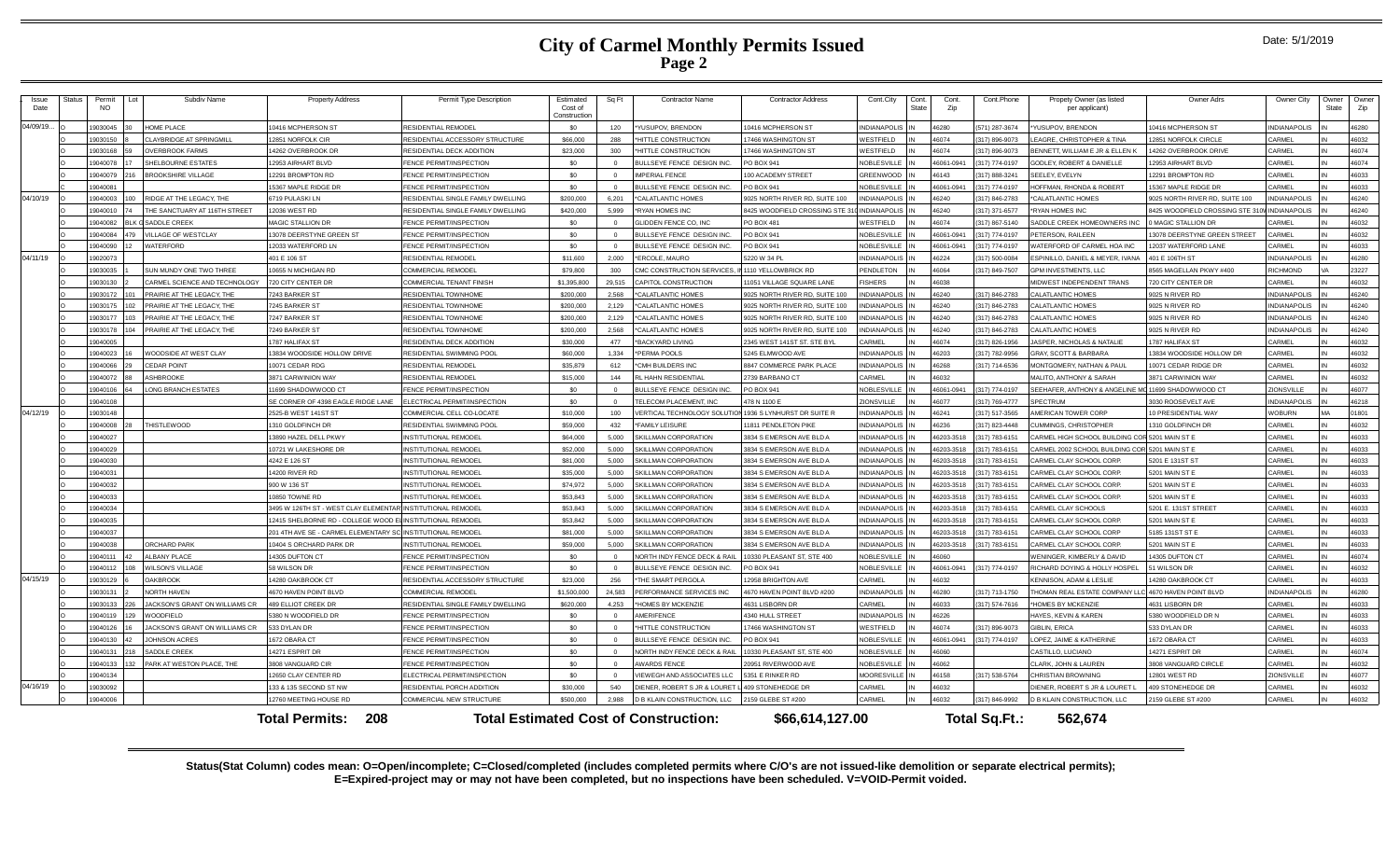| Issue<br>Date | Status | Permit<br>NO. |     | Subdiv Name                    | <b>Property Address</b>                                           | Permit Type Description               | Estimated<br>Cost of<br>Constructio | Sq Ft          | <b>Contractor Name</b>                                  | <b>Contractor Address</b>            | Cont.City           | Cont.<br><b>State</b> | Cont.<br>Zip | Cont.Phone         | Propety Owner (as listed<br>per applicant) | Owner Adrs                    | Owner City          | Owner<br>State | Owne<br>Zip |
|---------------|--------|---------------|-----|--------------------------------|-------------------------------------------------------------------|---------------------------------------|-------------------------------------|----------------|---------------------------------------------------------|--------------------------------------|---------------------|-----------------------|--------------|--------------------|--------------------------------------------|-------------------------------|---------------------|----------------|-------------|
| 04/16/19      |        | 19040071      |     | <b>FOSTER MANOR</b>            | 4676 ALLEN DR                                                     | PORCH AND DECK ADDITION               | \$40,000                            | 400            | EYMARK CONSTRUCTION INC                                 | 9731 IROQUOIS CT                     | <b>INDIANAPOLIS</b> |                       | 46256        | (317) 578-2479     | ROWNING, BOB & FMILEY                      | 4676 ALLEN DR                 | CARMEL              |                | 46033       |
|               |        | 19040143      |     | <b>/ILLAGE OF WESTCLAY</b>     | 1806 BLYTHE ST                                                    | FENCE PERMIT/INSPECTION               | \$0                                 | $\Omega$       | AND M FENCE LLP                                         | 615 WEST EDGEWOOD AVE                | <b>INDIANAPOLIS</b> |                       | 46217        |                    | RENNAN, STEPHEN & CARRIE                   | <b>306 BLYTHE ST</b>          | CARMEL              |                | 46032       |
|               |        | 19040144      |     | <b>BROOKSHIRE NORTH</b>        | 12949 BROOKSHIRE PKWY                                             | ELECTRICAL PERMIT/INSPECTION          | \$0                                 | $\Omega$       | C ELECTRIC                                              | 7850 MOORESVILLE RD S                | <b>CAMBY</b>        |                       | 46113        | (317) 339-0757     | IODGE, RYAN                                | 2949 BROOKSHIRE PKWY          | CARMEL              |                | 46033       |
|               |        | 19040145      |     | BAYHILL AT WATERSTONE          | 12073 BAYHILL DR                                                  | FENCE PERMIT/INSPECTION               | \$0                                 | $\sqrt{2}$     | BULLSEYE FENCE DESIGN INC.                              | PO BOX 941                           | NOBLESVILLE         |                       | 46061-0941   | 317) 774-0197      | <b>ITCHELL, WILLIAM &amp; EMILY</b>        | 1073 BAYHILL DR               | CARMEL              |                | 46033       |
| 04/17/19      |        | 19030111      |     | WOODBROOK DOWNS ESTATES        | 5055 SUN BRIAR CT                                                 | RESIDENTIAL SWIMMING POOL             | \$65,000                            | 1.512          | MUD SLINGER POOL                                        | 5575 ELMWOOD AVE., #D                | <b>INDIANAPOLIS</b> |                       | 46203        | (317) 650-5131     | EIFFER, MASON & JILL                       | 6055 SUNBRIAR CT              | CARMEL              |                | 46033       |
|               |        | 19030126      |     |                                | 880 MONON GREEN BLVD - MULTI-FAMILY                               | RESIDENTIAL MULTI-FAMILY              | \$18,024,895                        | 138,212        | SIGNATURE CONSTRUCTION, LLC                             | 385 CITY CENTER DR #100              | CARMEL              |                       | 46032        | (317) 817-0360     | ILLAGE CAPITOL CORP AND PEDC               | 355 CITY CENTER DR            | CARMEL              |                | 46032       |
|               |        | 19040046      |     |                                | 4500 W 126 ST                                                     | RESIDENTIAL ADDITION AND REMODEL      | \$420,000                           | 3.635          | NDIGO RENOVATIONS INC                                   | 24811 LAMONG RD                      | SHERIDAN            |                       | 46069        | (317) 417-9171     | NWAR, SOHEL                                | 1500 W 126TH ST               | ZIONSVILLE          |                | 46077       |
|               |        | 19040110      |     |                                | 380 MONON GREEN BLVD - COMMERCIAL                                 | SHCOMMERCIAL NEW STRUCTURI            | \$22,531,12                         | 34,650         | <b>IGNATURE CONSTRUCTION, LL</b>                        | 385 CITY CENTER DR #100              | CARMEL              |                       | 46032        | (317) 817-0360     | <b>LLAGE CAPITOL CORP AND PEDC</b>         | 355 CITY CENTER DF            | CARMEL              |                | 46032       |
|               |        | 19040148      | 107 | <b>BROOKSHIRE VILLAGE</b>      | 4663   AMBETH WAI K                                               | FENCE PERMIT/INSPECTION               | \$0                                 | $\Omega$       | SELF OWNED BUSINESS                                     | VORK DONE IN CLIENTS HOMES           | <b>CARMEL</b>       |                       |              |                    | CHIVINGTON I YNFTTE                        | <b>4663 LAMBETH WALK</b>      | CARMEL              |                | 46033       |
|               |        | 19040149      |     | <b>CEDAR LAKE</b>              | 1420 JEFFREY CT                                                   | FENCE PERMIT/INSPECTION               | \$0                                 |                | SELF OWNED BUSINESS                                     | VORK DONE IN CLIENTS HOMES           | CARMEL              |                       |              |                    | RIFOGLE, KYLE & LAUREN                     | 420 JEFFREY CT                | CARMEL              |                | 46032       |
| 04/18/19      |        | 19030160      |     | <b>ASHTON</b>                  | 14487 PLYMOUTH ROCK DF                                            | PORCH AND DECK ADDITION               | \$15,000                            | 169            | LAWHORN, JUSTIN                                         | 4487 PLYMOUTH ROCK DR                | <b>ARMEL</b>        |                       | 46033        | (317) 966-5920     | AWHORN, JUSTIN                             | <b>4487 PLYMOUTH ROCK DR</b>  | CARMEL              |                | 16033       |
|               |        | 19030181      |     | PRAIRIE AT THE LEGACY. THE     | 14222 FROSTBURG DR                                                | RESIDENTIAL TOWNHOME                  | \$200,000                           | 2.758          | 'CALATLANTIC HOMES                                      | 9025 NORTH RIVER RD, SUITE 100       | <b>NDIANAPOLI</b>   |                       | 46240        | (317) 846-2783     | <b>ALATLANTIC HOMES</b>                    | 9025 N RIVER RD               | NDIANAPOLIS         |                | 46240       |
|               |        | 19030182      |     | PRAIRIE AT THE LEGACY. THE     | 14224 FROSTBURG DR                                                | <b>RESIDENTIAL TOWNHOME</b>           | \$200,000                           | 2,758          | 'CALATLANTIC HOMES                                      | 9025 NORTH RIVER RD, SUITE 100       | NDIANAPOLIS         |                       | 46240        | (317) 846-2783     | CALATLANTIC HOMES                          | 9025 N RIVER RD               | INDIANAPOLIS        |                | 46240       |
|               |        | 19030183      |     | PRAIRIE AT THE LEGACY. THE     | 14226 FROSTBURG DR                                                | RESIDENTIAL TOWNHOME                  | \$200,000                           | 2.758          | 'CALATLANTIC HOMES                                      | 9025 NORTH RIVER RD, SUITE 100       | NDIANAPOLIS         |                       | 46240        | (317) 846-2783     | <b>CALATLANTIC HOMES</b>                   | 9025 N RIVER RD               | <b>INDIANAPOLIS</b> |                | 46240       |
|               |        | 19030184      |     | PRAIRIE AT THE LEGACY. THE     | 14228 FROSTBURG DR                                                | RESIDENTIAL TOWNHOME                  | \$200,000                           | 2,755          | 'CALATLANTIC HOMES                                      | 9025 NORTH RIVER RD, SUITE 100       | NDIANAPOLIS         |                       | 46240        | (317) 846-2783     | ALATLANTIC HOMES                           | 9025 N RIVER RD               | <b>INDIANAPOLIS</b> |                | 46240       |
|               |        | 19030187      |     | PRAIRIE AT THE LEGACY. THE     | 7253 BARKER ST                                                    | <b>RESIDENTIAL TOWNHOME</b>           | \$200,000                           | 2.568          | CALATLANTIC HOMES                                       | 9025 NORTH RIVER RD, SUITE 100       | NDIANAPOLIS         |                       | 46240        | (317) 846-2783     | ALATLANTIC HOMES                           | 9025 N RIVER RD               | <b>INDIANAPOLIS</b> |                | 16240       |
|               |        | 19030188      |     | PRAIRIE AT THE LEGACY. THE     | 7255 BARKER ST                                                    | <b>RESIDENTIAL TOWNHOME</b>           | \$200,000                           | 2.129          | CALATLANTIC HOMES                                       | 025 NORTH RIVER RD, SUITE 100        | <b>NDIANAPOLIS</b>  |                       | 46240        | (317) 846-2783     | ALATLANTIC HOMES                           | 025 N RIVER RD                | NDIANAPOLIS         |                | 16240       |
|               |        | 19030189      | 203 | PRAIRIE AT THE LEGACY THE      | 7257 BARKER ST                                                    | RESIDENTIAL TOWNHOME                  | \$200,000                           | 2.129          | CALATLANTIC HOMES                                       | 9025 NORTH RIVER RD. SUITE 100       | NDIANAPOLIS         |                       | 46240        | (317) 846-2783     | CALATLANTIC HOMES                          | 9025 N RIVER RD               | INDIANAPOLIS        |                | 46240       |
|               |        | 19030190      |     | PRAIRIE AT THE LEGACY. THE     | 7259 BARKER ST                                                    | <b>RESIDENTIAL TOWNHOME</b>           | \$200,000                           | 2.568          | 'CALATLANTIC HOMES                                      | 025 NORTH RIVER RD. SUITE 100        | NDIANAPOLIS         |                       | 46240        | (317) 846-2783     | <b>ALATLANTIC HOMES</b>                    | 9025 N RIVER RD               | NDIANAPOLIS         |                | 46240       |
|               |        | 19040040      |     | PRAIRIE AT THE LEGACY. THE     | 14232 FROSTBURG DR                                                | RESIDENTIAL TOWNHOME                  | \$200,000                           | $\Omega$       | 'CALATLANTIC HOMES                                      | 9025 NORTH RIVER RD, SUITE 100       | NDIANAPOLIS         |                       | 46240        | (317) 846-2783     | CALATLANTIC HOMES                          | 9025 N RIVER RD               | <b>INDIANAPOLIS</b> |                | 46240       |
|               |        | 19040059      |     | PARK NORTHWESTERN              | 4810 NORTHWESTERN DR                                              | COMMERCIAL REMODEL                    | \$104,000                           | 405            | <b>URNSIDE EXPRESS COLLISION</b>                        | 4810 NORTHWESTERN DR                 | ZIONSVILLE          |                       | 46077        | 317) 418-1773      | <b>ILSON, ROBERT</b>                       | 235 WAKEFIELD WAY             | ZIONSVILLE          |                | 46077       |
|               |        | 19040087      |     | <b>FOREST GLEN</b>             | 9607 MAPLE DR                                                     | RESIDENTIAL REMODEL                   | \$21,119                            | 668            | J. L. FOX. INC                                          | 4624 N KEYSTONE AVE                  | <b>INDIANAPOLIS</b> |                       | 46205-1512   | (317) 255-4144     | AMRI F RRETT                               | 607 MAPLE DR                  | <b>INDIANAPOLIS</b> |                | 46280       |
|               |        | 19040093      |     | SUNRISE ON THE MONON           | 1490 DAYLIGHT DR                                                  | RESIDENTIAL SWIMMING POOL             | \$40,000                            | 1,056          | <b>HENDRICK POOL</b>                                    | 6383 W PENDLETON PIKE                | <b>MCCORDSVILL</b>  |                       | 46055        | (317) 335-2660     | IILLER, JOSEPH & KRISTEN                   | 490 DAYLIGHT DR               | <b>INDIANAPOLIS</b> |                | 46280       |
|               |        | 19040158      |     | <b>SPRINGMILL CROSSING</b>     | 1390 STONEY CREEK CIR                                             | <b>ENCE PERMIT/INSPECTION</b>         | \$0                                 |                | <b>MERIFENCE</b>                                        | 4340 HULL STREET                     | <b>INDIANAPOLIS</b> |                       | 46226        |                    | <b>OUTZS, JAMES &amp; ELIZABETH</b>        | 390 STONEY CREEK CIRCLE       | CARMEL              |                | 16032       |
|               |        | 19040159      |     | HE GROVE AT THE LEGACY         | 7226 BROADACRE CT                                                 | <b>ENCE PERMIT/INSPECTION</b>         | \$0                                 | $\Omega$       | SELF OWNED BUSINESS                                     | VORK DONE IN CLIENTS HOMES           | ARMEI               |                       |              |                    | GUAN, SHAN                                 | 226 BROADACRE CT              | CARMEL              |                | 16033       |
|               |        | 9040160       |     | CHESTERTON                     | 2363 F 98 ST                                                      | ELECTRICAL PERMIT/INSPECTION          | \$0                                 |                | LISON ELECTRIC INC                                      | 918 DECLARATION DR                   | <b>GREENFIELD</b>   |                       | 46140        | 317) 462-6787      | <b>IORN. NANCY</b>                         | 363 E 98TH ST                 | <b>NDIANAPOL</b>    |                | 46280       |
| 04/19/19      |        | 19030030      |     | LYNNWOOD                       | 12567 SCOTTISH BND                                                | PORCH AND DECK ADDITION               | \$105,000                           | 800            | ARTISAN OUTDOOR CRAFTSMAN                               | 12595 CUMBERLAND RD                  | <b>FISHERS</b>      |                       | 46038        | (317) 610-9905     | ORG JASON                                  | 2567 SCOTTISH BEND            | CARMEL              |                | 46033       |
|               |        | 19040012      |     | <b>VILLAGE OF WESTCLAY</b>     | 12770 HORSEFERRY RD                                               | COMMERCIAL ADDITION & REMODEL         | \$1,492,000                         | 9.500          | <b>TENZ CONSTRUCTION CORP</b>                           | <b>429 N PENNSYLVANIA ST</b>         | <b>INDIANAPOLIS</b> |                       | 46204        | (317) 262-4999     | ARMEL CLAY LIBRARY                         | 55 FOURTH AVE SE              | CARMEL              |                | 46032       |
|               |        | 19040089      |     | <b>TALLYN'S RIDGE</b>          | 14409 TALLYN WAY                                                  | RESIDENTIAL SINGLE FAMILY DWELLING    | \$200,000                           | 6.235          | <b>FISCHER HOMES</b>                                    | 6602 E. 75TH ST STE 400              | <b>INDIANAPOLIS</b> |                       | 46250        | (317) 348-2500     | <b>ISCHER HOMES</b>                        | 3940 OLYMPIC BLVD             | <b>FRI ANGER</b>    |                | 41018       |
|               |        | 19040167      |     |                                | ROUNDABOUT AT OAK RIDGE & ADIOS PASS ELECTRICAL PERMIT/INSPECTION |                                       | - \$0                               | $\sqrt{ }$     | PPLE ELECTRIC                                           | 2260 BLUEWING RD                     | <b>GREENWOOD</b>    |                       | 46143        | (317) 840-6117     | <b>ITY OF CARMEL</b>                       | <b>CIVIC SQUARE</b>           | CARMEL              |                | 46032       |
| 04/22/19      |        | 19040013      |     | THE SANCTUARY AT 116TH STREET  | 11904 WEST RD                                                     | RESIDENTIAL SINGLE FAMILY DWELLING    | \$410,000                           | 5.872          | <b>RYAN HOMES INC</b>                                   | <b>8425 WOODFIELD CROSSING STE 3</b> | <b>INDIANAPOLIS</b> |                       | 46240        | (317) 371-6577     | YAN HOMES IN                               | 425 WOODFIELD CROSSING STE 31 | <b>INDIANAPOL</b>   |                | 46240       |
|               |        | 19040048      |     | WOODLAND SPRINGS               | 3616 TWIN SPRINGS DR                                              | RESIDENTIAL REMODE                    | \$7,500                             | 600            | <b>MPERIAL DESIGN</b>                                   | 5410 BARKER LAN                      | INDIANAPOLIS        |                       | 46236        | (317) 397-7618     | <b>INTER KATIF</b>                         | 3616 TWIN SPRINGS DR          | CARMEL              |                | 46033       |
|               |        | 19040092      | 205 | <b>CLAYBOURNE</b>              | 3832 DOLAN WAY                                                    | RESIDENTIAL REMODEI                   | \$17,000                            | 1,500          | LL AROUND REMODEL LLC                                   | 18901 NORTHBROOK CIR                 | WESTFIELD           |                       | 46074        | (317) 903-0020     | <b>IDDALA, KIRAN R &amp; MADHURIMA R</b>   | 8832 DOLAN WAY                | CARMEL              |                | 46074       |
|               |        | 19040117      |     | <b>CAROLINA COMMONS</b>        | 3966 CHADWICK DR                                                  | RESIDENTIAL DECK ADDITION             | \$23,500                            | 224            | SURROUNDINGS BY NATUREWORL 200 S RANGELINE RD, STE 120A |                                      | ARMEL               |                       | 46032        | (317) 575-0482     | ORANT ROBERT W                             | <b>3966 CHADWICK DR</b>       | CARMEL              |                | 46033       |
|               |        | 19040150      |     | JOHNSON ADDITION               | 136 LANTERN LN                                                    | RESIDENTIAL PORCH ADDITION            | \$1,000                             | 240            | GOOD, BARRY                                             | 136 LANTERN LN                       | ARMEL               |                       | 46032        | 317) 843-1217      | OOD, BARRY & ECKARD, MARY                  | 6 LANTERN LN                  | CARMEL              |                | 16032       |
|               |        | 19040175      |     |                                | 10 BLAIRSDEN AVE                                                  | FENCE PERMIT/INSPECTION               | \$0                                 |                | <b>MERIFENCI</b>                                        | 4340 HULL STREET                     | INDIANAPOLI         |                       | 46226        |                    | ACNELL ADAM                                | <b>BLAIRSDEN AVI</b>          | CARMEL              |                | 46032       |
|               |        | 19040177      |     | <b>SMOKEY KNOLL</b>            | 1987 WOODBINE CT                                                  | FENCE PERMIT/INSPECTION               | \$0                                 | $\Omega$       | JEREMY PECKINPAUGH                                      | 14572 AUTUMN WOODS DR                | WESTFIELD           |                       | 46074        |                    | COOPER, CHARLES & NANCY                    | 987 WOODBINE CT               | CARMEL              |                | 46037       |
| 04/23/19      |        | 19030027      |     | JACKSON'S GRANT ON WILLIAMS CR | 12186 AMS RUN                                                     | PORCH AND DECK ADDITION               | \$20,000                            | 210            | 'OSBORN, ZAC                                            | 8798 RIVER RIDGE DR                  | <b>BROWNSBURG</b>   |                       | 46112        | (317) 607-7981     | UTTAGUNTA, HARI                            | 186 AMS RUN                   | CARMEL              |                | 46032       |
|               |        | 19040062      |     | <b>WINDEMERE</b>               | 10345 HIGH GROVE DR                                               | RESIDENTIAL ATTACHED GARAGE OR CARPOR | \$140,000                           | 336            | BRAD HILL CUSTOM HOMES                                  | 1982 GLEN COVE DR                    | NDIANAPOLIS         |                       | 46236        | $(317) 581 - 1260$ | AISURE, MIKE                               | 345 HIGH GROVE DRIVE          | CARMEL              |                | 16032       |
|               |        | 19040063      |     | <b>INDEMERE</b>                | 10345 HIGH GROVE DR                                               | RESIDENTIAL ACCESSORY STRUCTURE       | \$60,000                            | 400            | BRAD HILL CUSTOM HOMES                                  | 1982 GLEN COVE DR                    | <b>INDIANAPOLIS</b> |                       | 46236        | (317) 581-1260     | <b>AISURE, MIKE</b>                        | 345 HIGH GROVE DRIVI          | CARMEL              |                | 46032       |
|               |        | 19040065      |     | SUNRISE ON THE MONON           | 1486 DAYLIGHT DR                                                  | RESIDENTIAL SINGLE FAMILY DWELLING    | \$462,630                           | 5.149          | OLD TOWN DESIGN                                         | 1132 S RANGELINE RD STE 200          | <b>CARMEL</b>       |                       | 46032        | (317) 626-8486     | <b>MORRIS, DOUGLAS &amp; BETH</b>          | 0389 SEXTANT CT               | <b>FISHERS</b>      |                | 46037       |
|               |        | 19040086      |     | <b>ABNEY GLEN</b>              | 3664 ABNEY HIGHLAND DR                                            | RESIDENTIAL SWIMMING POOL             | \$60,000                            | 2.121          | PERMA POOLS                                             | 5245 ELMWOOD AVE                     | <b>INDIANAPOLIS</b> |                       | 46203        | (317) 782-9956     | CHULER, ANDRE & AMY                        | 664 ABNEY HIGHLAND DR         | CARMEL              |                | 46077       |
|               |        | 19040113      | 202 | <b>STANFORD PARK</b>           | 13503 CUPPERTINO LANE                                             | RESIDENTIAL REMODEL                   | \$42,711                            | 1,072          | 'CMH BUILDERS INC                                       | 8847 COMMERCE PARK PLACE             | <b>INDIANAPOLIS</b> |                       | 46268        | (317) 714-6536     | <b>IOWE, DAVID &amp; THERESE</b>           | 3503 CUPPERTINO LANE          | CARMEL              |                | 46074       |
|               |        | 19040118      |     |                                | 1036 N MICHIGAN RD #110                                           | COMMERCIAL TENANT FINISH              | \$75,000                            | 1.346          | DE MICHIGAN ROAD LLC                                    | 14542 INTEGRITY CT                   | ARM <sub>FI</sub>   |                       | 46033        | (317) 569-0908     | IDE MICHIGAN ROAD LLC                      | 4542 INTEGRITY CT             | CARMEL              |                | 46033       |
|               |        | 19040139      |     |                                | 545 S RANGE LINE RD                                               | <b>GROUND SIGN PERMANENT</b>          | \$0                                 | 14             | <b>IDWEST MAINTENANCE &amp; CONS</b>                    | 585 SAYRE COURT                      | <b>GREENWOOD</b>    |                       | 46143        | 317) 885-9911      | <b>RANE AFFILIATES</b>                     | O BOX 347                     | COLUMBUS            |                | 17202       |
|               |        | 19040146      |     |                                | 1230 S RANGE LINE RD                                              | WALL SIGN PERMANENT                   | \$0                                 | $\overline{z}$ | <b>IIDWEST MAINTENANCE &amp; CONS</b>                   | 585 SAYRE COURT                      | GREENWOOD           |                       | 46143        | (317) 885-9911     | ACS CONVENIENCE STORES LLC                 | 5 COMMONS MAL                 | COLLIMBUS           |                | 47202       |
|               |        | 19040141      |     |                                | 1230 S RANGE LINE RD                                              | WALL SIGN PERMANENT                   | \$0                                 |                | <b>MIDWEST MAINTENANCE &amp; CONS</b>                   | 585 SAYRE COURT                      | <b>GREENWOOD</b>    |                       | 46143        | (317) 885-9911     | ACS CONVENIENCE STORES LLC                 | 5 COMMONS MALL                | <b>COLUMBUS</b>     |                | 47202       |
|               |        | 19040142      |     |                                | 1230 S RANGE LINE RD                                              | WALL SIGN PERMANENT                   | \$0                                 | $\overline{A}$ | MIDWEST MAINTENANCE & CONST 585 SAYRE COURT             |                                      | GREENWOOD           |                       | 46143        | (317) 885-9911     | <b>IACS CONVENIENCE STORES LLC</b>         | 5 COMMONS MALL                | <b>COLUMBUS</b>     |                | 47202       |
|               |        | 9040185       |     | <b>BAYHILL AT WATERSTONE</b>   | 12328 PEBBLEPOINTE PASS                                           | FENCE PERMIT/INSPECTION               | \$0                                 |                | <b>ELF OWNED BUSINESS</b>                               | VORK DONE IN CLIENTS HOMES           | CARMEL              |                       |              |                    | <b>EILLY, KEITH &amp; NATASHA</b>          | 328 PEBBLEPOINTE PASS         | CARMEL              |                | 16033       |
|               |        |               |     |                                | 208<br><b>Total Permits:</b>                                      |                                       |                                     |                | <b>Total Estimated Cost of Construction:</b>            | \$66,614,127.00                      |                     |                       |              | Total Sq.Ft.:      | 562.674                                    |                               |                     |                |             |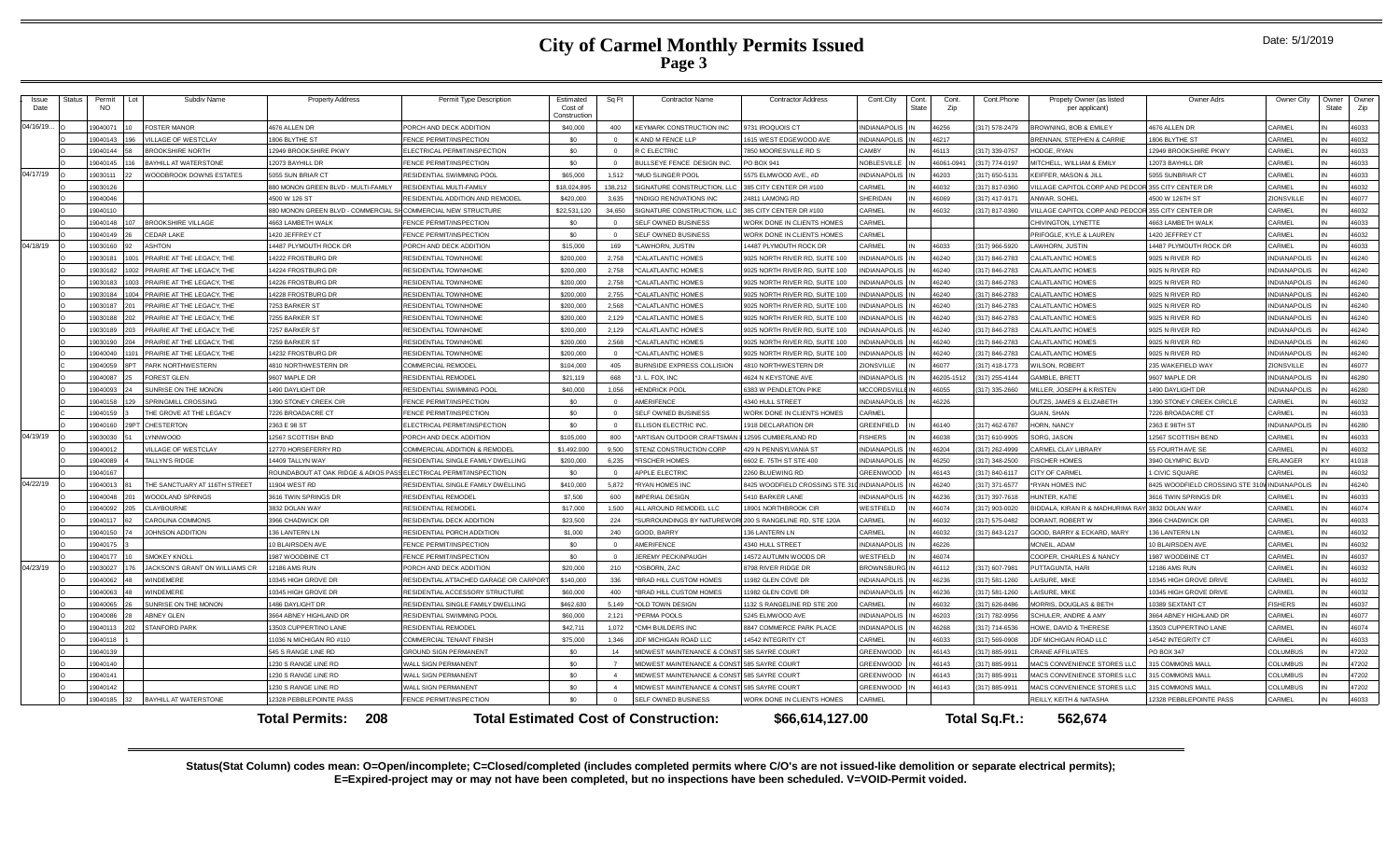| Issue<br>Date | Status | Permit<br><b>NO</b> | Lot | Subdiv Name                    | <b>Property Address</b>                                    | Permit Type Description             | Estimated<br>Cost of<br>Construction | Sq Ft    | <b>Contractor Name</b>              | <b>Contractor Addres:</b>      | Cont.City             | Cont.<br>State | Cont.<br>Zip | Cont.Phone    | Propety Owner (as listed<br>per applicant)                        | <b>Owner Adrs</b>              | Owner City          | Owner<br>State | Owner<br>Zip |
|---------------|--------|---------------------|-----|--------------------------------|------------------------------------------------------------|-------------------------------------|--------------------------------------|----------|-------------------------------------|--------------------------------|-----------------------|----------------|--------------|---------------|-------------------------------------------------------------------|--------------------------------|---------------------|----------------|--------------|
| 04/23/19.     |        | 19040186            |     | <b>ECHO CREST</b>              | 11150 W ECHO CREST DR                                      | <b>ENCE PERMIT/INSPECTION</b>       | \$0                                  |          | <b>I FENCE CRAFTER CONSTRUCTION</b> | 58 CHESTERFIELD DR             | <b>NOBLESVILLE</b>    |                | 08061        |               | <b>WATTICK, JOSEPH &amp; ELIZABETH WEBE 11150 ECHO CREST W DR</b> |                                | <b>INDIANAPOLIS</b> |                | 46280        |
| 04/24/19      |        | 19030029            |     | <b>LAURA VISTA</b>             | 2638 RIX CT                                                | RESIDENTIAL PORCH ADDITION          | \$30,000                             | 300      | *ARTISAN OUTDOOR CRAFTSMAN          | 12595 CUMBERLAND RD            | <b>ISHERS</b>         |                | 38038        | 317) 610-9905 | <b>SEWARD CHUCK</b>                                               | 2638 RIX COURT                 | CARMEL              |                | 46033        |
|               |        | 19030165            |     |                                | 312 GRADLE DR                                              | <b>GENERAL TEMPORARY USE</b>        | \$0                                  | $\Omega$ | MCLAIN, JOHN                        | 486 E STOP 18 RD               | <b>SREENWOOD</b>      |                | 46143        | 317) 887-6273 | MCCLAIN, DOUG                                                     | 312 GRADLE DR                  | CARMEL              |                | 46032        |
|               |        | 19040014            |     | <b>SPRINGMILL STREAMS</b>      | 12958 BRIGHTON AVE                                         | RESIDENTIAL SWIMMING POOL           | \$72,000                             | 1,800    | *STURGEON STONE AND LANDSC/         | 8768 WEST GRAVES ROAD          | <b>ILOOMINGTON II</b> |                | 47403        | 812) 325-2333 | BERTOLINI, CLAUDIO & ANNA                                         | 12958 BRIGHTON AVE             | CARMEL              |                | 46032        |
|               |        | 19040039            |     | <b>CLAY CORNER</b>             | 1510 JENSEN DR                                             | RESIDENTIAL SINGLE FAMILY DWELLING  | \$200,000                            | 5.014    | *CALATLANTIC HOMES                  | 9025 NORTH RIVER RD, SUITE 100 | <b>NDIANAPOLIS</b>    |                | 46240        | 317) 846-2783 | *CALATLANTIC HOMES                                                | 9025 NORTH RIVER RD, SUITE 100 | <b>INDIANAPOLIS</b> |                | 46240        |
|               |        | 19040069            |     | TRAILS AT AVIAN GLEN, THE      | 13275 BOBWHITE LN                                          | RESIDENTIAL ADDITION-ROOM(S)        | \$116,526                            | 553      | "BRIAN HILL CONTRACTING LLC         | 16080 E 126TH ST               | <b>SHERS</b>          |                | 46037        | 317) 590-5578 | <b>SICKELS, SCOTT &amp; JANE</b>                                  | 13275 BOBWHITE LANE            | CARMEL              |                | 46032        |
|               |        | 19040109            |     | <b>GRAY OAKS</b>               | 4777 WELLSWOOD BEND                                        | RESIDENTIAL SINGLE FAMILY DWELLING  | \$650,000                            | 6,083    | 'WEDGEWOOD BUILDING COMPAN          | V 32 1ST ST NE                 | <b>CARMEL</b>         | IN             | 46032        | 317) 669-6315 | WEDGEWOOD BUILDING COMPANY                                        | 32 1ST ST NE                   | CARMEL              |                | 46032        |
|               |        | 19040114            |     | SHADOW WOOD                    | 14461 CARLOW RUN                                           | RESIDENTIAL SINGLE FAMILY DWELLING  | \$391,000                            | 3.354    | *PULTE HOMES OF INDIANA             | 1590 N MERIDIAN ST #530        | <b>ARMEL</b>          |                | 46032        | 317) 575-2350 | PULTE HOMES                                                       | 11590 MERIDIAN ST N #530       | CARMEL              |                | 46032        |
|               |        | 19040147            |     |                                | 819 W CARMEL DR                                            | <b>EMPORARY USE SPECIAL EVENT</b>   | \$0                                  | $\Omega$ | MI HACIFNDA                         | 819 W CARMEL DR                | <b>CARMEL</b>         |                | 16032        | 317) 810-1219 | <b>MACARIO ROMAN</b>                                              | 5690 DOBBS FERRY DR            | <b>NDIANAPOLIS</b>  |                | 46254        |
|               |        | 19040154            |     | JACKSON'S GRANT ON WILLIAMS CR | 527 DYLAN DR                                               | ESIDENTIAL SINGLE FAMILY DWELLING   | \$740.438                            | 6,525    | 'WEDGEWOOD BUILDING COMPAN          | <b>132 1ST ST NE</b>           | ARMEL                 |                | 16032        | 317) 669-6315 | WEDGEWOOD BUILDING COMPANY                                        | 32 1ST ST NE                   | CARMEL              |                | 46032        |
|               |        | 19040156            |     | WOODS AT SHELBORNE. THE        | 3304 SHELBORNE WOODS PKWY                                  | RESIDENTIAL SINGLE FAMILY DWELLING  | \$629,000                            | 6.352    | *PULTE HOMES OF INDIANA             | 1590 N MERIDIAN ST #530        | <b>ARMEL</b>          |                | 16032        | 317) 575-2350 | PULTE HOMES                                                       | 11590 MERIDIAN ST N #530       | CARMEL              |                | 46032        |
|               |        | 19040173            |     | THE SANCTUARY AT 116TH STREET  | 4396 EAGLECREST PL                                         | RESIDENTIAL ACCESSORY STRUCTURE     | \$2,500                              | 168      | <b>KLOTZ, TERRI &amp; GARY</b>      | <b>4396 EAGLECREST PL</b>      | ONSVILLE              |                | 6077         |               | KLOTZ, TERRI & GARY                                               | 4396 EAGLECREST PL             | ZIONSVILLE          |                | 46077        |
|               |        | 19040187            |     |                                | 603 BEAVERBOOK DRIVE                                       | LECTRICAL PERMIT/INSPECTION         | \$0                                  | $\Omega$ | <b>INDER ELECTRIC</b>               | 9087 TECHNOLOGY DRIVE          | <b>ISHERS</b>         |                | 16038        | 317) 842-0809 | WATERWOOD OF CARMEL HOA                                           |                                |                     |                |              |
|               |        | 19040188            |     | WOODLANDS, THE                 | 10917 E LAKESHORE DR                                       | LECTRICAL PERMIT/INSPECTION         | \$0                                  |          | MISTER QUIK ELECTRIC                | 4625 W 86TH ST                 | NDIANAPOLI            |                | 16268        | 317) 466-8463 | HUFF, BRAD                                                        | 10917 LAKESHORE DR B           | CARMEL              |                | 46033        |
|               |        | 19040195            |     | VALLEYBROOK                    | 4975 S DEER RIDGE DR                                       | <b>ENCE PERMIT/INSPECTION</b>       | \$0                                  | $\Omega$ | *HITTLE CONSTRUCTION                | 17466 WASHINGTON ST            | WESTFIELD             |                | 46074        | 317) 896-9073 | COBB, STEVEN & KENYA                                              | 4975 DEER RIDGE DR \$          | CARMEL              |                | 46033        |
|               |        | 19040202            |     | <b>HARROWGATE</b>              | 806 ALWYNE RD                                              | <b>ENCE PERMIT/INSPECTION</b>       | \$0                                  |          | <b>GONZALEZ HOME IMPROVEMENT</b>    | 133 W 161ST STREET             | <b>NESTFIELD</b>      |                | 46074        |               | <b>BRYAN BULLER</b>                                               | 806 ALWYNE RD                  | CARMEI              |                | 46032        |
|               |        | 19040204            |     |                                | 4220 KEYSTONE AVE                                          | <b>ELECTRICAL PERMIT/INSPECTION</b> | \$0                                  | $\Omega$ | HOOSIER ELECTRIC SERVICE, IN        | 6503 SPRUNICA RIDGE            | NASHVILLE             |                | 47448        | 317) 373-5248 | CITY OF CARMEL DEPT OF ENG                                        | 1 CIVIC SQUARE                 | CARMEL              |                | 46032        |
|               |        | 19040205            |     |                                | 1039 N RANGELINE RD                                        | LECTRICAL PERMIT/INSPECTION         | \$0                                  | $\Omega$ | TC ELECTRIC. INC                    | 2817 W. 100 S                  | FRANKI IN             |                | 46131        | 765) 425-7109 | CITY OF CARMEL DEPT OF ENG                                        | <b>I CIVIC SQUARE</b>          | CARMEL              |                | 46032        |
| 04/25/19      |        | 19030161            |     |                                | 501 PENNSYLVANIA PKWY 3RD FLOOR                            | OMMERCIAL TENANT FINISH             | \$175,900                            | 2.349    | CAPITOL CONSTRUCTION                | 11051 VILLAGE SQUARE LANE      | <b>ISHERS</b>         |                | 46038        |               | <b>IP9 MERIDIAN INVESTORS</b>                                     | 770 TOWNSHIP LINE RD #150      | YARDLEY             |                | 19067        |
|               |        | 19040015            |     | VALLEYBROOK                    | 5054 DEER RIDGE CT                                         | RESIDENTIAL REMODEL                 | \$158,000                            | 2.550    | *CASE DESIGN/REMODELING             | 99 E CARMEL DR., STE 100       | <b>ARMEL</b>          |                | 16032        | 317) 846-2600 | KINGERY, CALVIN & BROOKE                                          | 5054 DEER RIDGE CT             | CARMEL              |                | 46033        |
|               |        | 19040042            |     | 102 PRAIRIE AT THE LEGACY, THE | 14234 FROSTBURG DR                                         | ESIDENTIAL SINGLE FAMILY DWELLING   | \$200,000                            | 2,758    | *CALATLANTIC HOMES                  | 9025 NORTH RIVER RD, SUITE 100 | NDIANAPOLIS           |                | 46240        | 317) 846-2783 | CALATLANTIC HOMES                                                 | 9025 N RIVER RD                | <b>INDIANAPOLIS</b> |                | 46240        |
|               |        | 19040043            |     | 103 PRAIRIE AT THE LEGACY, THE | 14236 FROSTBURG DR                                         | RESIDENTIAL SINGLE FAMILY DWELLING  | \$200,000                            | 2,755    | *CALATLANTIC HOMES                  | 9025 NORTH RIVER RD, SUITE 100 | NDIANAPOLIS           |                | 46240        | 317) 846-2783 | CALATLANTIC HOMES                                                 | 9025 N RIVER RD                | <b>INDIANAPOLIS</b> |                | 46240        |
|               |        | 19040056            |     | PRAIRIE AT THE LEGACY, THE     | 4238 FROSTBURG DR                                          | ESIDENTIAL SINGLE FAMILY DWELLING   | \$200,000                            | 2,755    | <b>"CALATLANTIC HOMES</b>           | 9025 NORTH RIVER RD, SUITE 100 | VDIANAPOLIS           |                | 16240        | 317) 846-2783 | CALATLANTIC HOMES                                                 | 9025 N RIVER RD                | <b>NDIANAPOLIS</b>  |                | 46240        |
|               |        | 19040061            |     | RIDGE AT THE LEGACY, THE       | 14324 NEW GARDEN LANE                                      | RESIDENTIAL SINGLE FAMILY DWELLING  | \$200,000                            | 6,178    | *CALATLANTIC HOMES                  | 9025 NORTH RIVER RD, SUITE 100 | <b>IDIANAPOLIS</b>    |                | 16240        | 317) 846-2783 | <b>CALATLANTIC HOMES</b>                                          | 9025 NORTH RIVER RD, SUITE 100 | <b>INDIANAPOLIS</b> |                | 46240        |
|               |        | 9040064             |     | RIDGE AT THE LEGACY. THE       | 14360 ARNETT DR                                            | RESIDENTIAL SINGLE FAMILY DWELLING  | \$200,000                            | 6.355    | *CALATLANTIC HOMES                  | 9025 NORTH RIVER RD, SUITE 100 | <b>NDIANAPOLIS</b>    |                | 16240        | 317) 846-2783 | *CALATLANTIC HOMES                                                | 9025 NORTH RIVER RD, SUITE 100 | <b>INDIANAPOLIS</b> |                | 46240        |
|               |        | 19040077            |     | THE SANCTUARY AT 116TH STREET  | 11939 MANNINGS PASS                                        | RESIDENTIAL REMODEI                 | \$16,000                             | 1,000    | EDDINGFIELD, THOMAS R               | 8000 SYCAMORE RD               | <b>VDIANAPOLI</b>     |                | 16240        | 317) 257-0738 | IU, XIAODONG                                                      | 11939 MANNINGS PASS            | ZIONSVILLE          |                | 46077        |
|               |        | 19040094            |     | <b>OVERBROOK FARMS</b>         | 14376 PEMBERTON LN                                         | RESIDENTIAL SWIMMING POOL           | \$66,000                             | 1.185    | POOLS OF FUN                        | <b>3891 CLARK CREEK ROAD</b>   | LAINFIELD             |                | 46168        | 317) 839-3311 | SHARMA, ASHISH                                                    | 14376 PEMBERTON LANE           | CARMEL              |                | 46032        |
|               |        | 19040095            |     | <b>GRANDIN HALI</b>            | 14556 JACKIE SPRING CT                                     | RESIDENTIAL SWIMMING POOL           | \$72,000                             | 960      | OOLS OF FUN                         | 3891 CLARK CREEK ROAD          | AINFIELD              |                | 46168        | 317) 839-3311 | MCBROOM, FREDRICK & CARIN                                         | 14556 JACKIE SPRING CT         | CARMEL              |                | 46033        |
|               |        | 19040128            |     | RIDGE AT THE LEGACY, THE       | 6826 PULASKI CT                                            | RESIDENTIAL SINGLE FAMILY DWELLING  | \$200,000                            | 6,049    | LENNAR HOMES OF INDIANA, IN         | 9025 N RIVER RD                | NDIANAPOLIS           |                | 46240        | 317) 659-3256 | CALATLANTIC HOMES                                                 | 9025 N RIVER RD                | <b>INDIANAPOLIS</b> |                | 46240        |
|               |        | 19040129            |     | RIDGE AT THE LEGACY. THE       | 6731 PULASKI LN                                            | RESIDENTIAL SINGLE FAMILY DWELLING  | \$200,000                            | 5,824    | 'LENNAR HOMES OF INDIANA, IN        | 9025 N RIVER RD                | NDIANAPOLIS           |                | 46240        | 317) 659-3256 | CALATLANTIC HOMES                                                 | 9025 N RIVER RD                | <b>INDIANAPOLIS</b> |                | 46240        |
|               |        | 19040146            |     | <b>CROOKED STICK ESTATES</b>   | 2035 ST ANDREWS CIR                                        | DEMOLITION                          | \$0                                  | $\Omega$ | <b>NEW GENERATION HOMES LLC</b>     | 17406 TILLER CT #800           | VESTFIELD             |                | 46074        | 317) 896-5501 | YOUNG, TODD                                                       | 2035 ST ANDREWS CIR            | CARMEL              |                | 46032        |
|               |        | 19040207            | 133 | <b>CONCORD VILLAGE</b>         | 106 LEXINGTON BLVD                                         | LECTRICAL PERMIT/INSPECTION         | \$0                                  | $\Omega$ | KINDER ELECTRIC                     | 9087 TECHNOLOGY DRIVE          | <b>ISHERS</b>         |                | 46038        | 317) 842-0809 | <b>BOLLIER, ADAM</b>                                              | 106 LEXINGTON BLVD             | CARMEL              |                | 46032        |
|               |        | 19040208            |     |                                | 146TH ST & CHERRY RIDGE RD                                 | <b>ELECTRICAL PERMIT/INSPECTION</b> | \$0                                  | $\Omega$ | KINDER ELECTRIC                     | 9087 TECHNOLOGY DRIVE          | <b>ISHERS</b>         |                | 46038        | 317) 842-0809 | ASHMORE TRACE HOA DIR 146TH ST 23 E MAIN ST #300                  |                                | CARMEL              |                | 46032        |
|               |        | 19040211            | 195 | <b>LOST OAKS AT HAVERSTICK</b> | 13893 LEATHERWOOD DF                                       | ENCE PERMIT/INSPECTION              | \$0                                  |          | SELF OWNED BUSINESS                 | WORK DONE IN CLIENTS HOMES     | <b>ARMEL</b>          |                |              |               | ROCKETT, TODD & KAREN WITHERS 13893 LEATHERWOOD DR                |                                | CARMEL              |                | 46033        |
|               |        | 19040213            |     | <b>OVERBROOK FARMS</b>         | 14323 PEMBERTON LN                                         | <b>ENCE PERMIT/INSPECTION</b>       | \$0                                  | $\Omega$ | <b>BACKYARD SOLUTIONS</b>           | 21128 STATE RD 19              | CICERO                |                | 16034        |               | PUTTASWAMY, SHASHI                                                | 4323 PEMBERTON LN              | CARMEL              |                | 46074        |
|               |        | 19040215            |     |                                | 12095 HOOVER RD                                            | LECTRICAL PERMIT/INSPECTION         | \$0                                  |          | <b>BARTH ELECTRIC</b>               | 1934 N ILLINOIS                | NDIANAPOLIS           |                | 16202        | 317) 924-6226 | JACKSON, BOYD & KALEN                                             | 5115 N PENNSYLVANIA ST         | <b>INDIANAPOLIS</b> |                | 46205        |
| 04/26/19      |        | 19030144            |     |                                | 4601 E 116 ST                                              | RESIDENTIAL REMODEL                 | \$350,000                            | 3.984    | *TENPENNY HOUSEWORKS, INC           | 17109 CHERRY TREE RD           | <b>JOBLESVILLE</b>    |                | 46062        | 317) 764-9577 | POPE, JEFF & NICOLE                                               | 4601 E 116TH ST                | CARMEL              |                | 46032        |
|               |        | 19030173            |     | RIVERVIEW MEDICAL PARK         | 14535-A HAZEL DELL PKWY                                    | OMMERCIAL REMODEL                   | \$200,000                            | 1,000    | RIVERVIEW HOSPITAL                  | 395 WESTFIELD RD.              | <b>VOBLESVILLE</b>    |                | 16060        | 317) 773-0760 | PLUM CREEK PARTNERS, LLC                                          | 320 N MERIDIAN, SUITE 700      | <b>INDIANAPOLIS</b> |                | 46204        |
|               |        | 1903019             |     | THE SANCTUARY AT 116TH STREET  | 11936 EAGLEVIEW DR                                         | RESIDENTIAL REMODE                  | \$15,000                             | 1,200    | *DENG, ALAN                         | 11936 EAGLEVIEW DR             | <b>IONSVILLE</b>      |                | 16077        |               | DENG, ALAN                                                        | 11936 EAGLEVIEW DF             | ZIONSVILLE          |                | 46077        |
|               |        | 19040107            |     |                                | 11505 ILLINOIS ST - MARKET DISTRICT OFFICOMMERCIAL REMODEI |                                     | \$85,000                             | 3,630    | AETOS CONSTRUCTION, LLC             | 261 KAPPA DR                   | <b>ITTSBURGH</b>      |                | 5238         | 330) 687-9800 | <b>GIANT EAGLE</b>                                                | 261 KAPPA DR                   | PITTSBURGH          |                | 15238        |
|               |        | 19040115            |     | THE MEADOWS AT THE LEGACY      | 14117 KNIGHTSTOWN WAY                                      | RESIDENTIAL REMODEI                 | \$20,000                             | 660      | *SCHRADER, ROBERT                   | 14117 KNIGHTSTOWN WAY          | CARMEL                |                | 46033        |               | <b>RYLAND HOMES</b>                                               | 9025 N RIVER RD #100           | <b>INDIANAPOLIS</b> |                | 46240        |
|               |        | 19040165            |     | THE GROVE AT THE LEGACY        | 14261 JAMES DEAN DR                                        | RESIDENTIAL SINGLE FAMILY DWELLING  | \$262,778                            | 2,238    | *PYATT BUILDERS                     | 168 W CARMEL DR                | <b>ARMEL</b>          |                | 36033        | 317) 981-0211 | *PYATT BUILDERS                                                   | 168 W CARMEL DR                | CARMEL              |                | 46033        |
| 04/29/19      |        | 19030004            | na  | COOL CREEK NORTH               | 595 HAWTHORNE DR                                           | RESIDENTIAL ADDITION-ROOM(S)        | \$49,275                             | 525      | APEX DESIGN BUILD                   | 306 GALE CT                    | ANVILLE               |                | 46122        | 317) 629-7638 | BRYANT, JOAN                                                      | 595 HAWTHORNE DR               | CARMEL              |                | 46033        |
|               |        | 19030039            |     | JACKSON'S GRANT ON WILLIAMS CR | <b>12186 AMS RUN</b>                                       | RESIDENTIAL REMODE                  | \$40,000                             |          | *OSBORN, ZAC                        | 3798 RIVER RIDGE DR            | <b>ROWNSBURG IN</b>   |                | 46112        | 317) 607-7981 | PUTTAGUNTA, HARI                                                  | <b>12186 AMS RUN</b>           | CARMEL              |                | 46032        |
|               |        | 19040007            |     |                                | 13686 MERIDIAN ST N                                        | COMMERCIAL REMODEI                  | \$27,800                             | 250      | ANDREWS CONSTRUCTION CO.            | 8888 KEYSTONE CROSSING #520    | NDIANAPOLIS           |                | 46240        | 317) 714-0434 | <b>BRIXMOR PROPERTY GROUP</b>                                     | 953 HEMPSTEAD RD               | CINCINNATI          | OН             | 45231        |
|               |        | 9040168             |     | WOODS AT SHELBORNE, THE        | 3308 SHELBORNE WOODS PKWY                                  | ESIDENTIAL SINGLE FAMILY DWELLING   | \$625,000                            | 7,316    | *PULTE HOMES OF INDIANA             | 1590 N MERIDIAN ST #530        | ARMEL                 |                | 6032         | 317) 575-2350 | <b>ULTE HOMES</b>                                                 | 11590 MERIDIAN ST N #530       | CARMEL              |                | 46032        |
|               |        | 19040172            | 126 | <b>WILLIAMSON RUN</b>          | 3673 DOTY LN                                               | RESIDENTIAL REMODEL                 | \$12,000                             | 625      | ROSEWOOD CONSTRUCTION               | 226 ROWIN ROAD                 | NDIANAPOLIS           |                | 16220        | 317) 710-7615 | DOUG BRUNE                                                        | 3673 DOTY LANE                 | CARMEL              |                | 46033        |
|               |        | 19040224            | 67  | <b>BRIAR CREEK</b>             | 10573 LASALLE RD                                           | <b>ELECTRICAL PERMIT/INSPECTION</b> | \$0                                  |          | <b>RMCO</b>                         | 1625 W THOMPSON RD             | NDIANAPOLIS IN        |                | 46217        | 317) 780-2923 | INSCHER, STEPHEN AND CHERI                                        | 10573 LASALLE RD               | CARMEL              |                | 46033        |

**Total Permits: Total Estimated Cost of Construction: \$66,614,127.00 208 Total Sq.Ft.: 562,674**